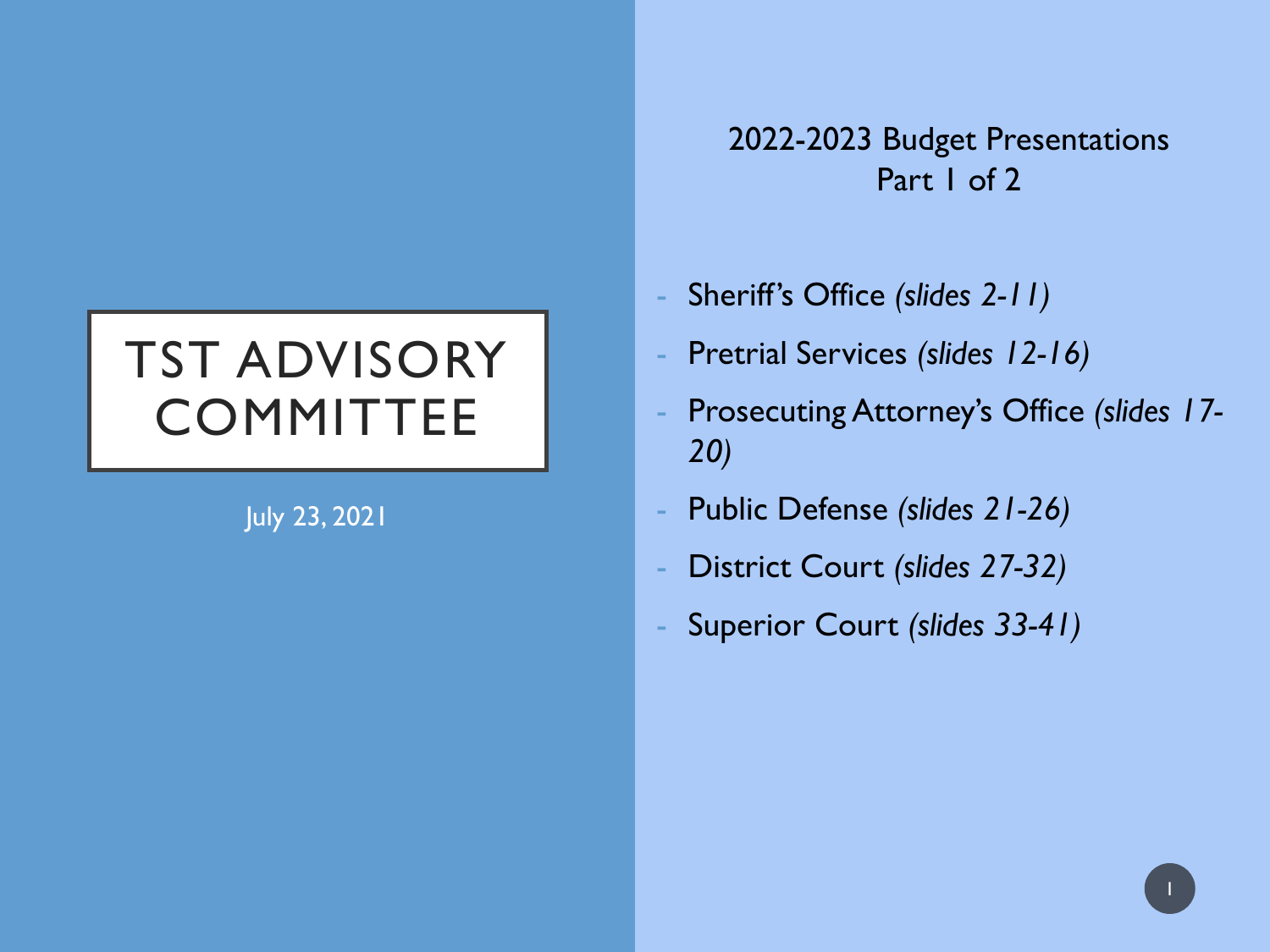# SHERIFF'S OFFICE- CORRECTIONS

- **•** Diversity, Equity & Inclusion
- Chemical Dependency Program (CDP)
- **F** Inmate Mental Health Services
- **Preparing for Reentry Employment**
- **TST Corrections Coordinator**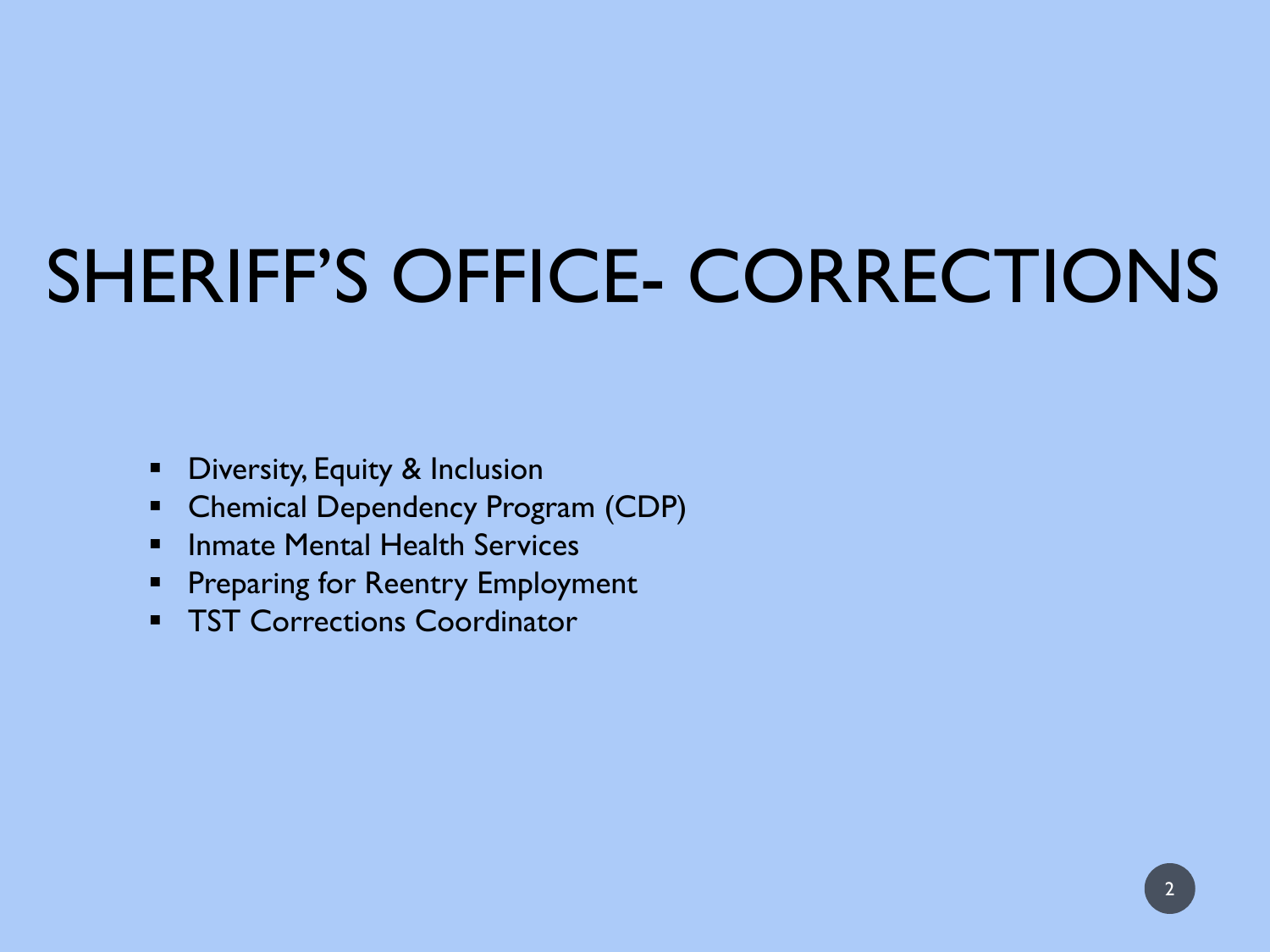With respect to DEI, what has your program/ office/ department accomplished since last year? We have worked with our treatment partners to ensure that participants are given every opportunity regardless of race, gender, economic and sexual orientation to participate in programming if they meet eligibility requirements. What is planned for the next year? To continue to serve our incarcerated population, to the best of our ability, and release them back into the community much better than we received them. Give them the knowledge and tools to be a contributing member to the community. What are the main barriers to this work? In some programs, we have little and/or no control over who the court orders to participate in programing.

Thurston County Sheriff's Office and our contracted treatment providers are committed to fostering an environment that supports and encourages diversity, equity and inclusion. We strive to provide a safe environment to the community, incarcerated population and our staff without regard to one's race, gender, sexual orientation and economic status.

The Sheriff's Office adheres, not only to our Sheriff's Office Code of Ethics, Ethical Behavior and Ethical Standards Policy, but to our core values of Integrity, Knowledge, Judgement, Courtesy, Loyalty, Honor, Character, and Integrity.

Working in the criminal justice field, we understand the harm that results from injustice.

DIVERSITY, EQUITY AND INCLUSION (DEI)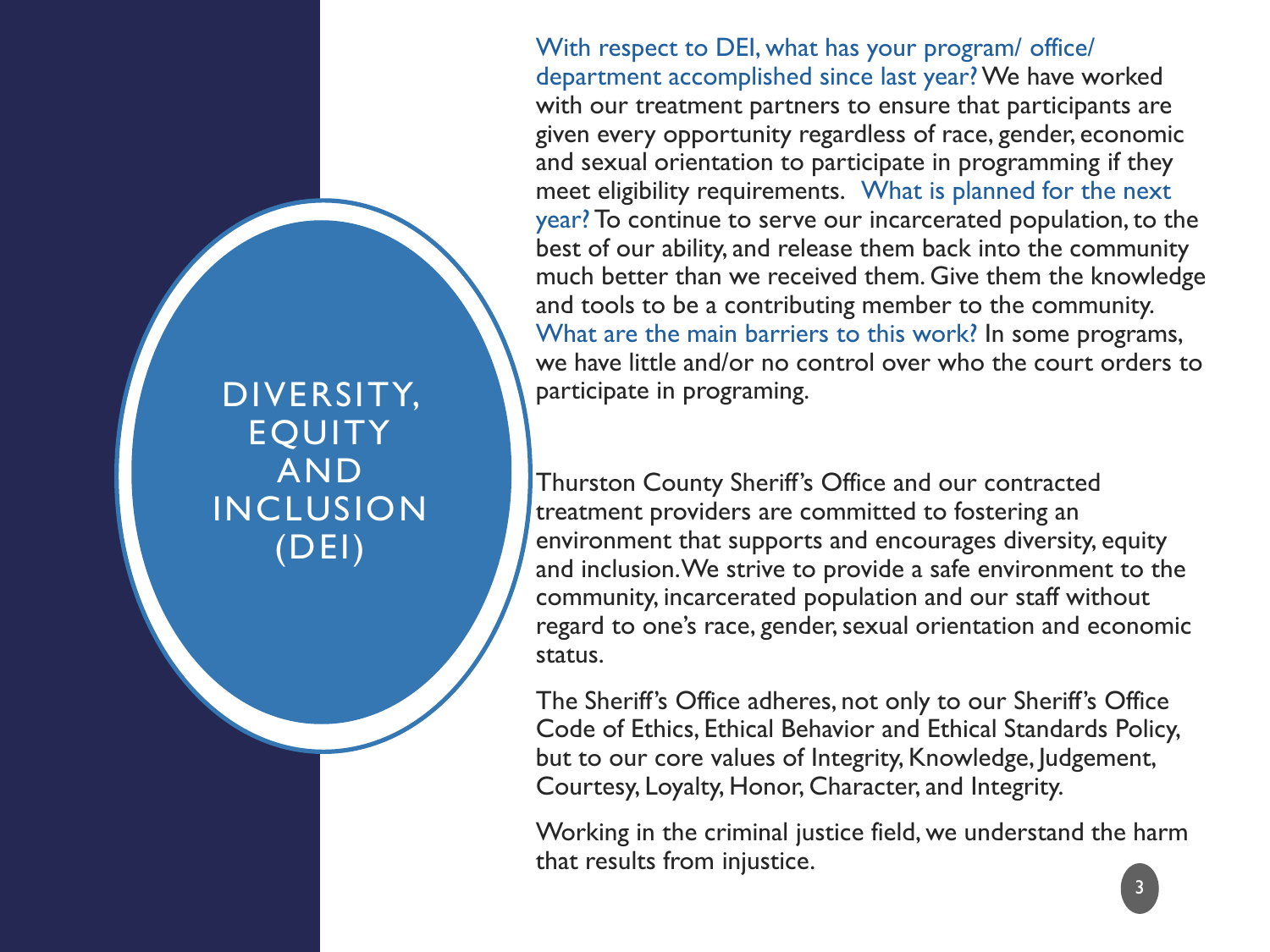## CHEMICAL DEPENDENCY PROGRAM

- Program Description: Chemical Dependency Program provides substance use disorder treatment services using Moral ReconationTherapy (MRT) to individuals (including Drug Court participants) held in the Thurston County Correctional Facility.
- **Historical Funding & Data:**

|      | <b>Budget</b> | <b>Actual</b> | Variance  | Number Served in<br>Year                      | <b>Other</b> |
|------|---------------|---------------|-----------|-----------------------------------------------|--------------|
| 2019 | \$389,613     | \$395,655     | $-56,402$ | 52 Drug Court clients<br>69 jail participants |              |
| 2020 | \$399,714     | \$360,733     | \$38,981  | 37 Drug Court clients<br>39 jail participants |              |
| 2021 | \$399,714     | <b>NA</b>     | <b>NA</b> | <b>NA</b>                                     |              |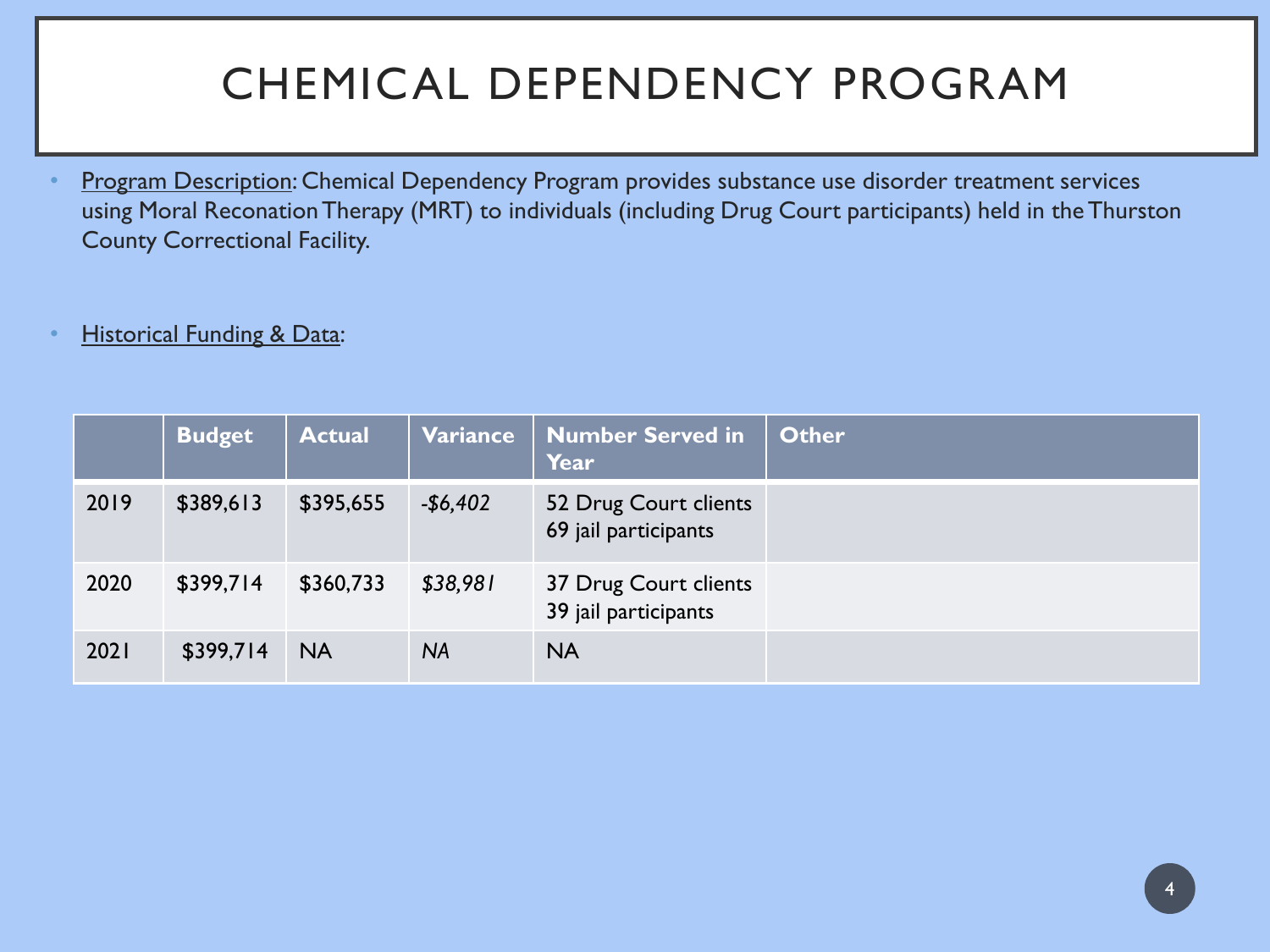## CHEMICAL DEPENDENCY PROGRAM

#### **Key Issues:** Budget Change-

• *Requesting maintenance level funding only*

COVID-19- How has your program adapted to the current state of the pandemic? Please explain increases or decreases in demand for services and impact on your budget request. Have you made service changes as a result of COVID that are likely to remain in place?<br>• The Chemical Dependency Program experienced several changes due to the pandemic.

- 
- The importance of continuing the Chemical Dependency Program through the March 2020 shutdown was critical. We had 35 participants *in the program and 7 on the waiting list. It was imperative that we find a way for them to continue and complete their treatment program. This came with a great deal of trial and error before we settled on virtual sessions. Virtual sessions also presented several challenges due to no WIFI access or very limited WIFI. In March 2021 we only had 8 in CDP and no one on the wait list. As participants were added into CDP*
- Census did decline through the remainder of 2020 and into the first quarter of 2021. District and Superior Court were conducting limited *in-person hearings and no trials were being conducted. District and Superior Court are now conducting hearings and I expect to see an*
- Work Release was also shutdown at the end of March 2020. Phase II of CDP is Work Release. This caused concern for the CDP program *and the participants. This is the time when they work with Leon, the PREP instructor, to find employment and maintain employment. Those who were able to obtain clean and sober housing, along with having an essential job, were transitioned to EHM early and prior to them completing Phase II.*
- *completing Phase II. The ability to utilize the programming computers in the Housing Dorms and Options will remain in place, but the ultimate end goal is to return to the conducting in-person groups for the Chemical Dependency Program.* • *Total CDP Graduates in 2020 was 36. Total CDP Graduates in 2019 was 51.*
- 

- 
- Other Goals/ Context (optional)<br>• The Request for Proposal (RFP) for the Chemical Dependency Program goes out this year for 2022.<br>• To continue to grow the program and provide SUD treatment to those incarcerated in the Thu
- *ordered to participate. To provide quality SUD treatment to participants while giving them the tools, education and support needed to be successful, contributing members of their communities. Treatment/Sustainable Employment/ Safe/Sober housing environment is the goal of the Chemical Dependency Program.*

### **2022-2023 Budget Preview:** • *Maintenance level funding only.*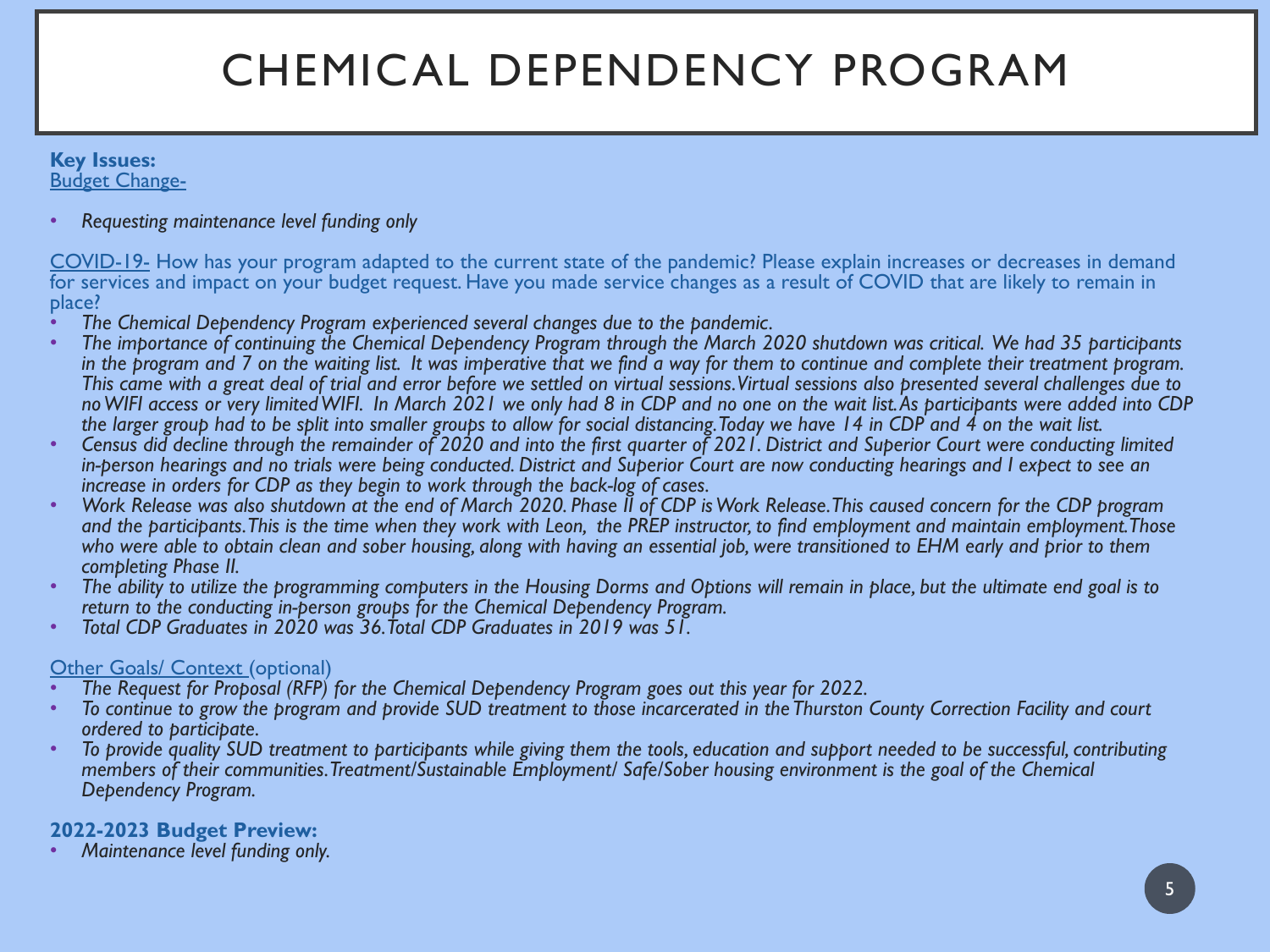# INMATE MENTAL HEALTH SERVICES

- Program Description: This program has several components:
	- Pre-Trial Release focuses on service planning (including connections to treatment and housing) to support the release of individuals with behavioral health disorders while charges are pending (when appropriate).
	- Re-Entry Assistance focuses on transition planning and education for individuals in the Thurston County Correctional Facility with behavioral health disorders who will be released back into the community.
	- Transitions & Medication Management ensures individuals in the Thurston County Correctional Facility with mental illness are connected to medication management to reduce symptoms that impair functioning and case management to support transition from to work release or electronic home monitoring.
	- Psych ARNP Prescriber prescribes, administers, and monitors psychiatric medications for individuals in the Thurston County Correctional Facility.
	- Additional funding covers the cost of Correctional Deputy time related to the TMBHASO Trueblood program.

|      | <b>Budget</b> | <b>Actual</b> | Variance  | <b>Number Served in Year</b>                                                                                    | <b>Other</b>                            |
|------|---------------|---------------|-----------|-----------------------------------------------------------------------------------------------------------------|-----------------------------------------|
| 2019 | \$350,495     | \$310,580     | \$39,915  | Pretrial release: 13<br><b>Reentry Assistance: 206</b><br>Psych ARNP: 352<br>Transitions & Med. Management: 100 |                                         |
| 2020 | \$324,628     | \$182,738     | \$141,890 | Pretrial release: 8<br><b>Reentry Assistance: 126</b><br>Psych ARNP: 331<br>Transitions & Med. Management: 41   | Underspending largely<br>due to COVID   |
| 2021 | \$330,628     | <b>NA</b>     | <b>NA</b> | <b>NA</b>                                                                                                       | Added \$6,000 for cost<br>of psych meds |

#### **Historical Funding & Data:**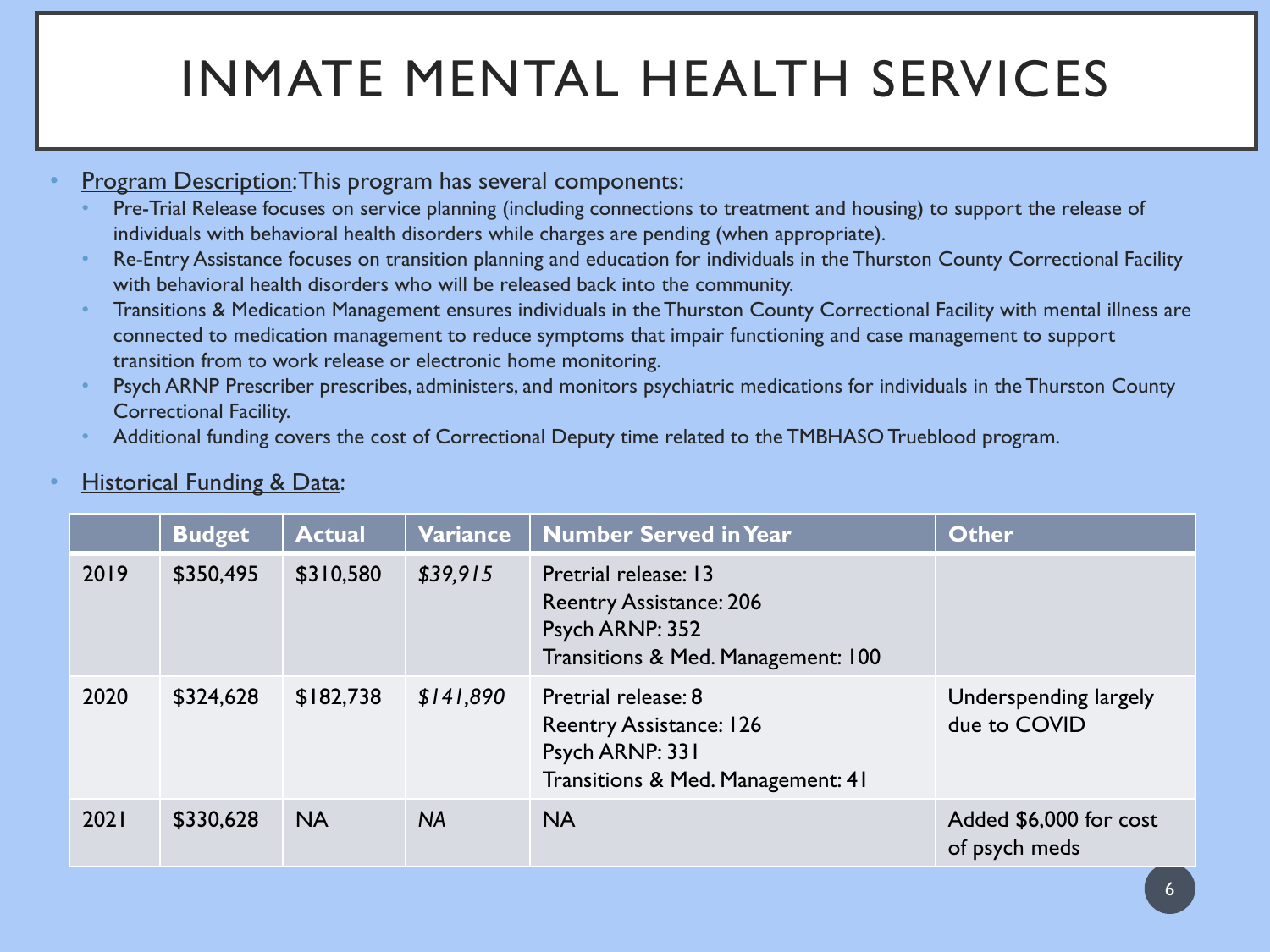# INMATE MENTAL HEALTH SERVICES

#### **Key Issues:** Budget Change -

• *The contract provider is requesting a 3% increase which equates to an increase of \$6858.00 from the amount budgeted in 2021. This increase is due to an increase in cost for services provided by the contracted psychiatric ARNP, Transition Case Manager and Re-Entry Coordinator. The contracted provider also purchased the Living Skills Complete Collection from Hazelden.* 

COVID-19- How has your program adapted to the current state of the pandemic? Please explain increases or decreases in demand for services and impact on your budget request. Have you made service changes as a result of COVID that are likely to remain in place?

- *The Psychiatric ARNP services had already shifted to Tele-Health sessions and was minimally impacted. Referrals to the provider decreased slightly but the decrease did not mirror the reduction of our inmate population. As 2020 progressed there was an increase in arrests of individuals who were showing symptoms of being acutely mentally ill. This could have been attributed to a lack of access to community services and community supports that were shut down or significantly reduced due to the pandemic. Navigating virtual appointments without the availability of technology to support it would*
- Transitions and Pre-Trial/Re-Entry experienced several shutdowns where they were unable to enter the facility due to being non-essential staff. They were *unable to physically access clients and had to predominately work with them via the electronic kite system from their homes. Kites for services increased, clients saw this as way to connect to the outside world and with non-correctional staff. Clients were experiencing the same uncertainties that the general*
- The pandemic significantly changed the processes of accessing services within the community. This proved to be challenging due to many state & *community agencies that shut down or were only offering limited services. The team had to develop new resources in the community that were available*  to help the client, while incarcerated and upon their transition back into the community. The team referred clients to other jail program staff to help the *client navigate accessing services in the community and to reduce barriers, such as ID, drivers license, social security, along with housing and employment. The team worked on finding services in the community to help clients get access to smart phones and/or internet services to allow clients to*
- *connect with resources in the community. ZOOM sessions of the Living Skills class are well received but in-person classes allow a better opportunity to interact with the participant and see their behaviors and how they interact with others. In-person also gives a better idea of what skills they have and/or what skills they don't have and may need*
- *further development of. The current Transition Specialist and Pre-Trial/Re-Entry Specialist have previous experience working in a jail setting along with various levels of SUD treatment experience. This allows them the opportunity to meet the client where they are at. Incarcerated clients benefit from guided facilitators providing insight on how they might want to make changes and giving the client a greater chance of success when coupled with re-entry services that*
- All clients requesting enrollment and meet criteria for enrollment initially work on an individualized pre-release plan. The client then meets with Kathy or *Louie, on an individual basis, and their pre-release plan is reviewed with them. The client then works with them on their final release plan. Clients seem to enjoy working on their pre-release plan for when they release back into the community.*

Other Goals/ Context (optional) • *To continue to reach out to community providers for services and assistance to support all clients while in jail and upon their transition to the community.*

**2022-2023 Budget Preview:** • *Requesting for 2022/2023 funding of \$235,044.37 per year which is a \$6858.00 increase from 2021.* <sup>7</sup>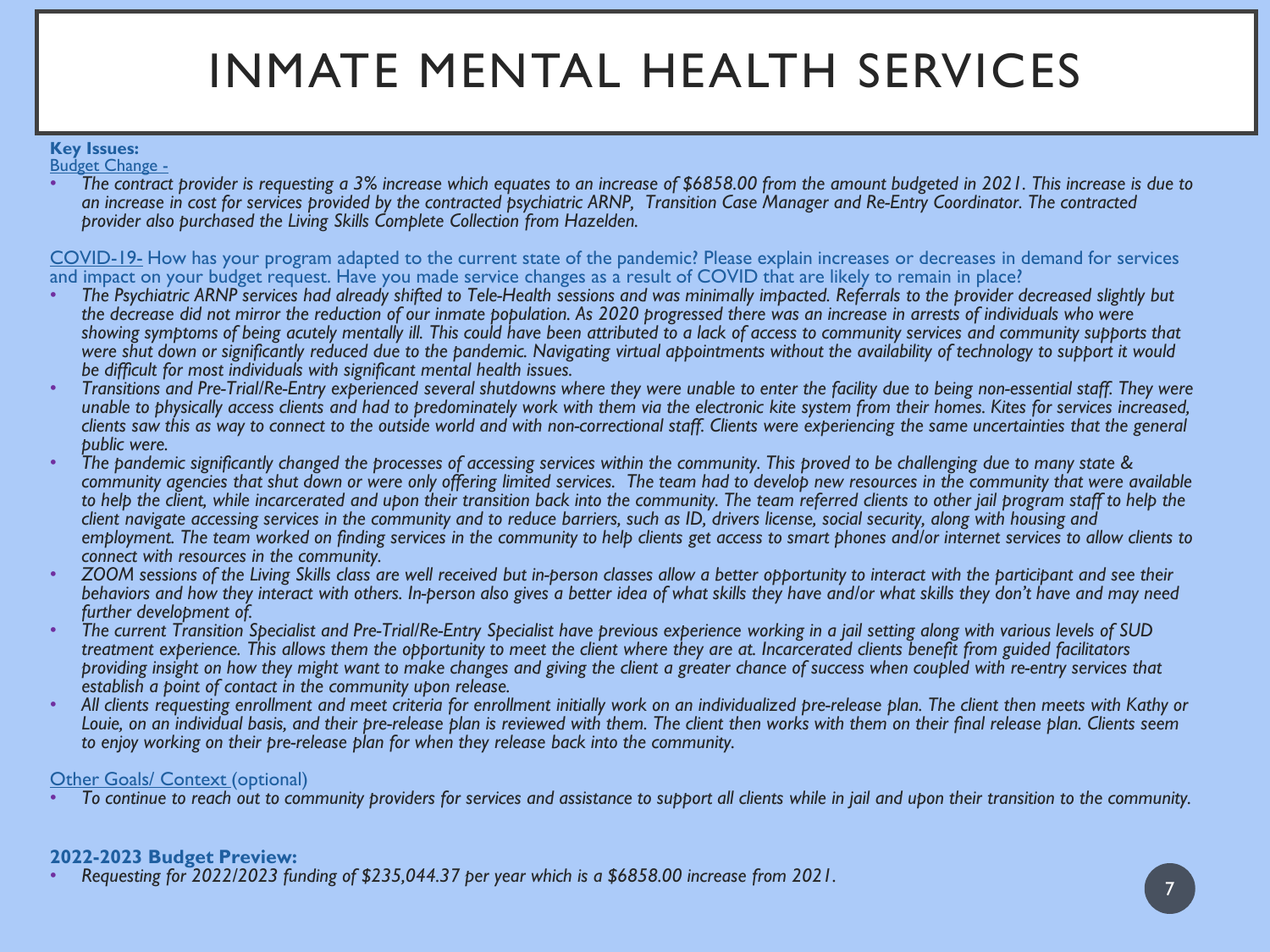## PREPARING FOR REENTRY EMPLOYMENT

- Program Description: Preparing for Re-Entry Employment Program (PREP) provides pre-employment training workshops and services to adults with behavioral health disorders in the Thurston County Jail with the goal that participants will become gainfully employed at exit.
- **Historical Funding & Data:**

|      | <b>Budget</b> | <b>Actual</b> | Variance  | Number Served in<br>Year | <b>Other</b> |
|------|---------------|---------------|-----------|--------------------------|--------------|
| 2019 | \$119,143     | \$118,111     | \$1,032   | 107                      |              |
| 2020 | \$122,003     | \$94,477      | \$27,526  | 51                       |              |
| 2021 | \$122,003     | <b>NA</b>     | <b>NA</b> | <b>NA</b>                |              |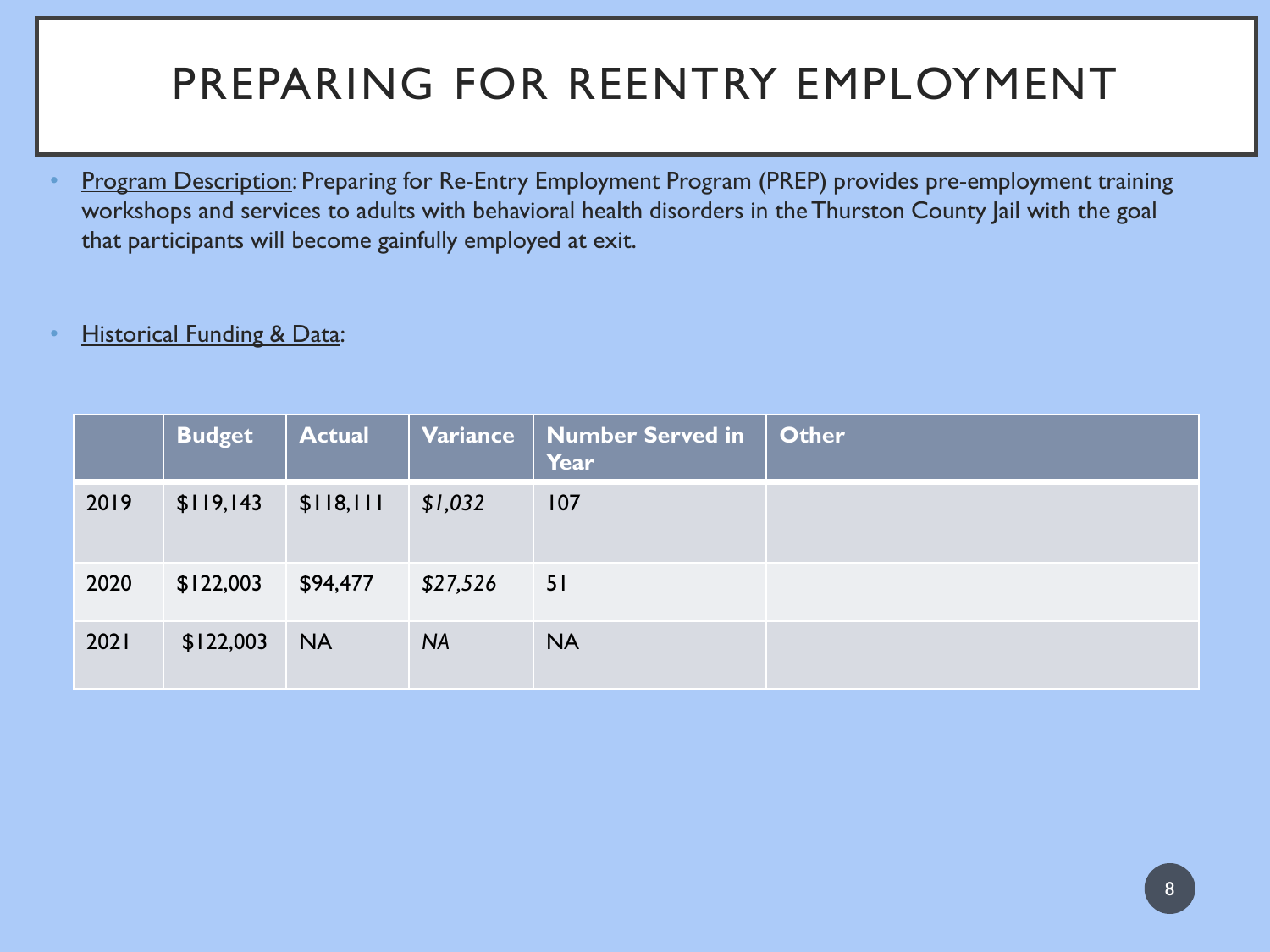## PREPARING FOR REENTRY EMPLOYMENT

#### **Key Issues:**

Budget Change -

• *Requesting maintenance level*

COVID-19- How has your program adapted to the current state of the pandemic? Please explain increases or decreases in demand for services and impact on your budget request. Have you made service changes as a result of COVID that are likely to remain in place?

- *The most significant barrier has been the loss of in-person services, including conducting PREP classes at the jail and at Work Source.*
- *Connecting clients with smart phones to allow them to access services, job search and resources virtually was a very significant barrier to gaining employment and access to community partners.*
- *Having the ability to streamline virtual services in the effort to connect clients to employment and other wrap around services necessary to allow their success in the community.*
- *Some decrease in services due to a drop in the jail population and the suspension of the Work Release program.*
- *Significant increase in the amount of second chance employers making it a job seekers market for those that are justice involved.*
- *Service changes that are likely to remain in place are: We have adapted the virtual space model along with returning to some inperson services. Examples would be able to conduct both in-person or virtual classes to those incarcerated at the jail and Work Release. Providing virtual classes allowed all phases of CDP participants to attend class together. This was not an option prior to COVID-19.*

### Other Goals/ Context

*PacMtn, the contractor for this program, is looking to add other services to provide additional supportive programming to clients participating in PREP and to other justice involved individuals who are re-entering into the community.* 

### **2022-2023 Budget Preview:**

• *Requesting only maintenance level funding.*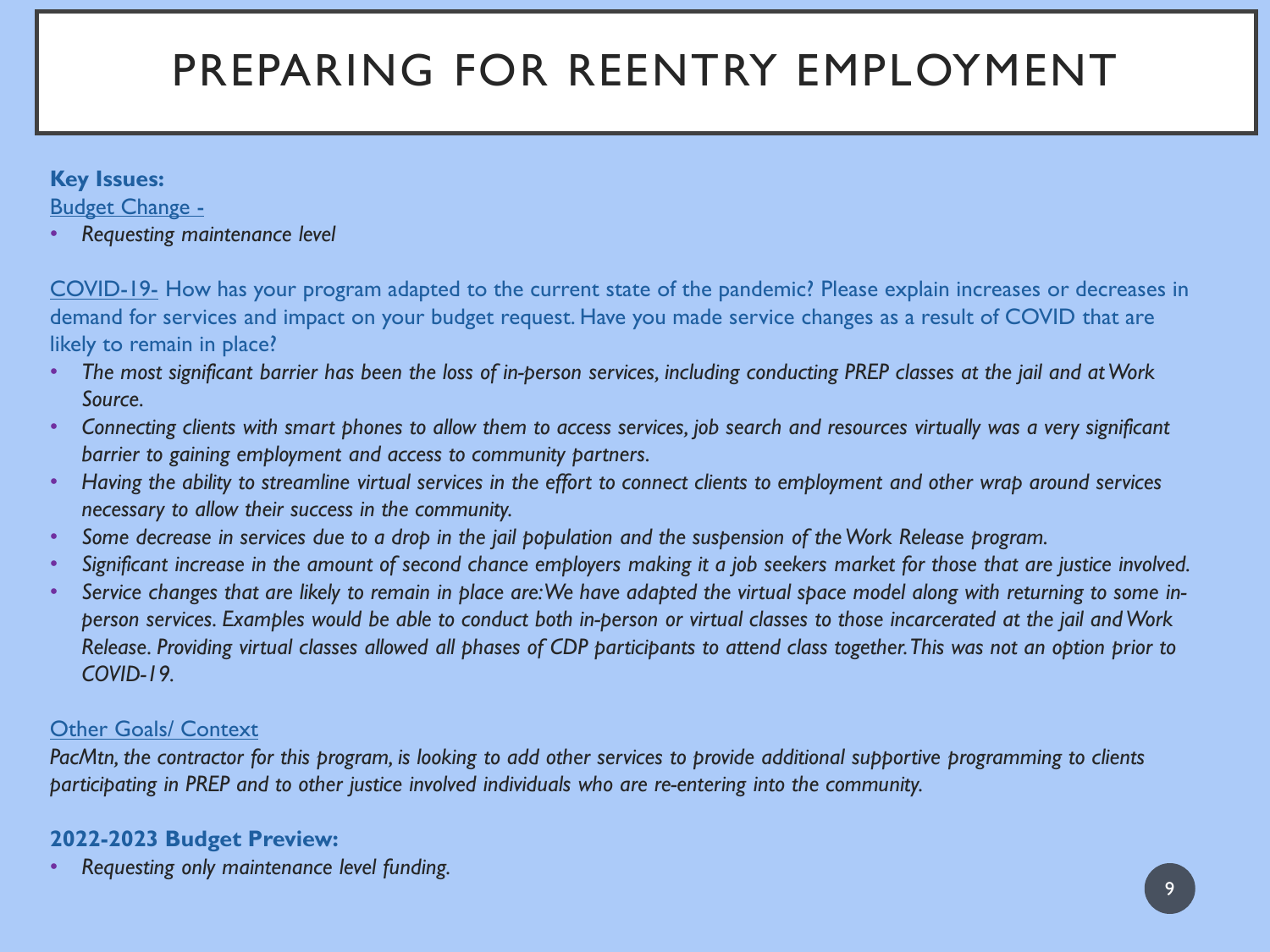## TST CORRECTIONS COORDINATOR

Program Description: Coordinates all TST-funded and related behavioral health programs in the Correction Facility and represents Corrections on a variety of behavioral health-related committees, etc.

### **Historical Funding & Data:**

|      | <b>Budget</b> | <b>Actual</b> | Variance  | <b>Number Served in</b><br>Year                                   | <b>Other</b> |
|------|---------------|---------------|-----------|-------------------------------------------------------------------|--------------|
| 2019 | \$172,685     | \$141,261     | \$31,424  | Separate data not<br>collected for this<br>program; this position |              |
| 2020 | \$176,668     | \$112,257     | \$64,411  | coordinates all other<br>TST-funded programs                      |              |
| 2021 | \$152,042     | <b>NA</b>     | <b>NA</b> | in Corrections facility                                           |              |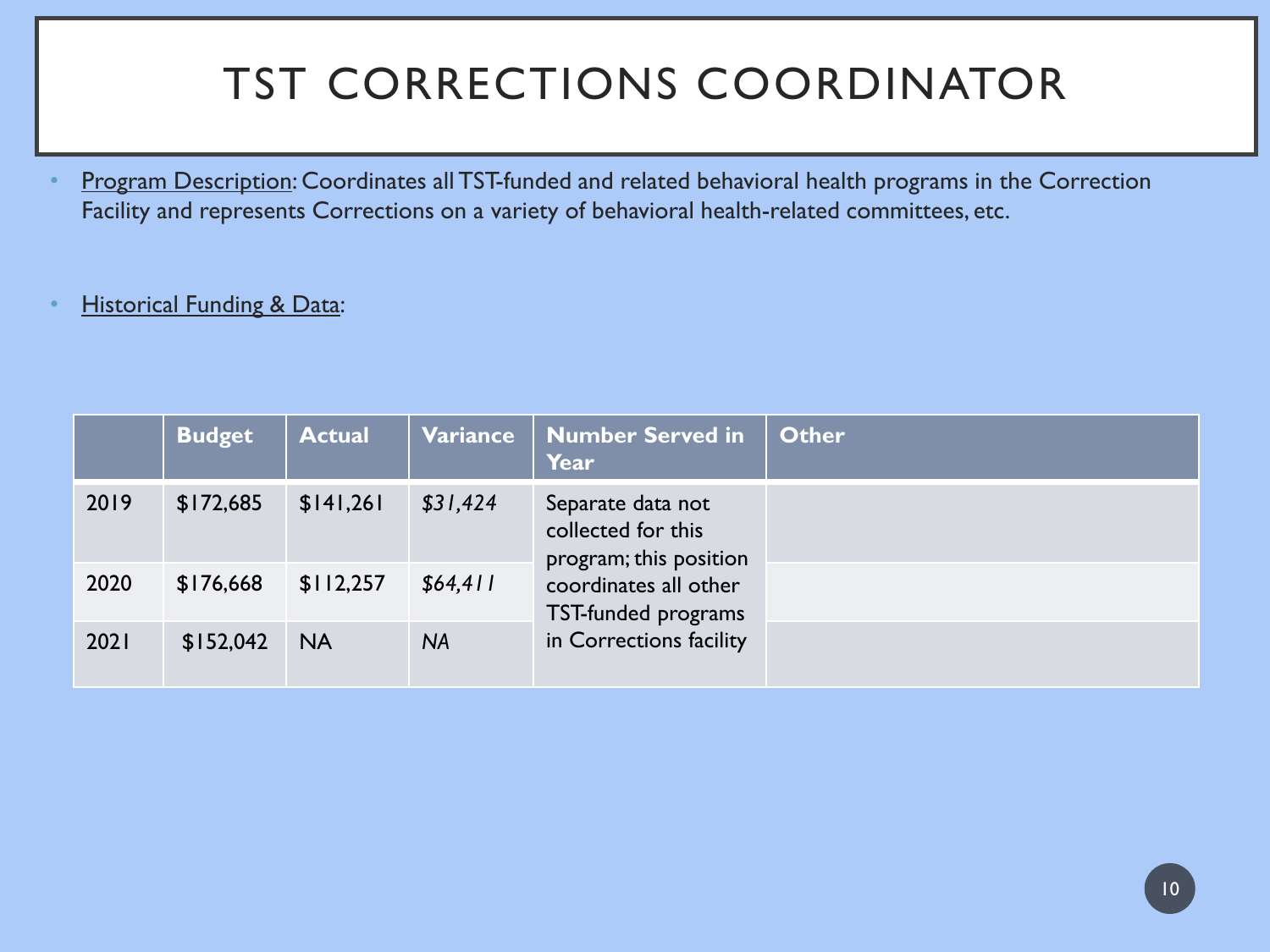## TST CORRECTIONS COORDINATOR

#### **Key Issues:**

Budget Change – *Requesting only maintenance level funding.* 

COVID-19- How has your program adapted to the current state of the pandemic? Please explain increases or decreases in demand for services and impact on your budget request. Have you made service changes as a result of COVID that are likely to remain in place?

- *This position became much busier with most of the TST funded and all the non-TST funded jail programs being halted when the*
- facility closed to all non-essential staff, contracted providers and volunteers in March 2020.<br>The initial focus was to resume the Chemical Dependency Program, as quickly as possible, so participants could continue their *treatment and complete the program. This was accomplished through much trial and error. We had 36 successful graduates of*
- *CDP. There was continual contact with defense, prosecutors and the courts regarding the current status of programs and what was*
- *and wasn't up and running. Early October 2020 I requested a bid to set up programming computers in each of the four dorm classrooms and in the Options' classroom to allow for more reliable virtual programming. This was an extensive project that was partially funded by CARES and the rest was from the Correction Bureau's budget. This project required working with our IT department and an outside contractor to set up and install the programming computer and monitor equipment in all the classrooms on a separate network from the County Network. The project was fully completed at the end of December 2020. Virtual programing, both TST, Non-TST funded, and Volunteer programming resumed January 2021.*
- *funded, and Volunteer programming resumed January 2021. With programming moving to virtual, this increased my workload quite a bit. Intake forms, program materials and program questions from the participants were now being fielded and provided to the participant by me. These were always things that the*
- program provider would take care of and/or handled when they came in to conduct the in-person program session.<br>There may be some virtual services that will remain in place, but most providers have expressed their desire to

Other Goals/ Context (optional) • *The goal is to continue to provide as much programming to the incarcerated population as possible. Programming provides the opportunity to educate, learn skills for success, and work on a re-entry plan for releasing back into the community. As the TST Coordinator I strive to ensure all programming, TST, Non TST, and volunteer, provides coordinated services and learning to our incarcerated populations.* 

**2022-2023 Budget Preview:** • *Requesting only maintenance level funding.*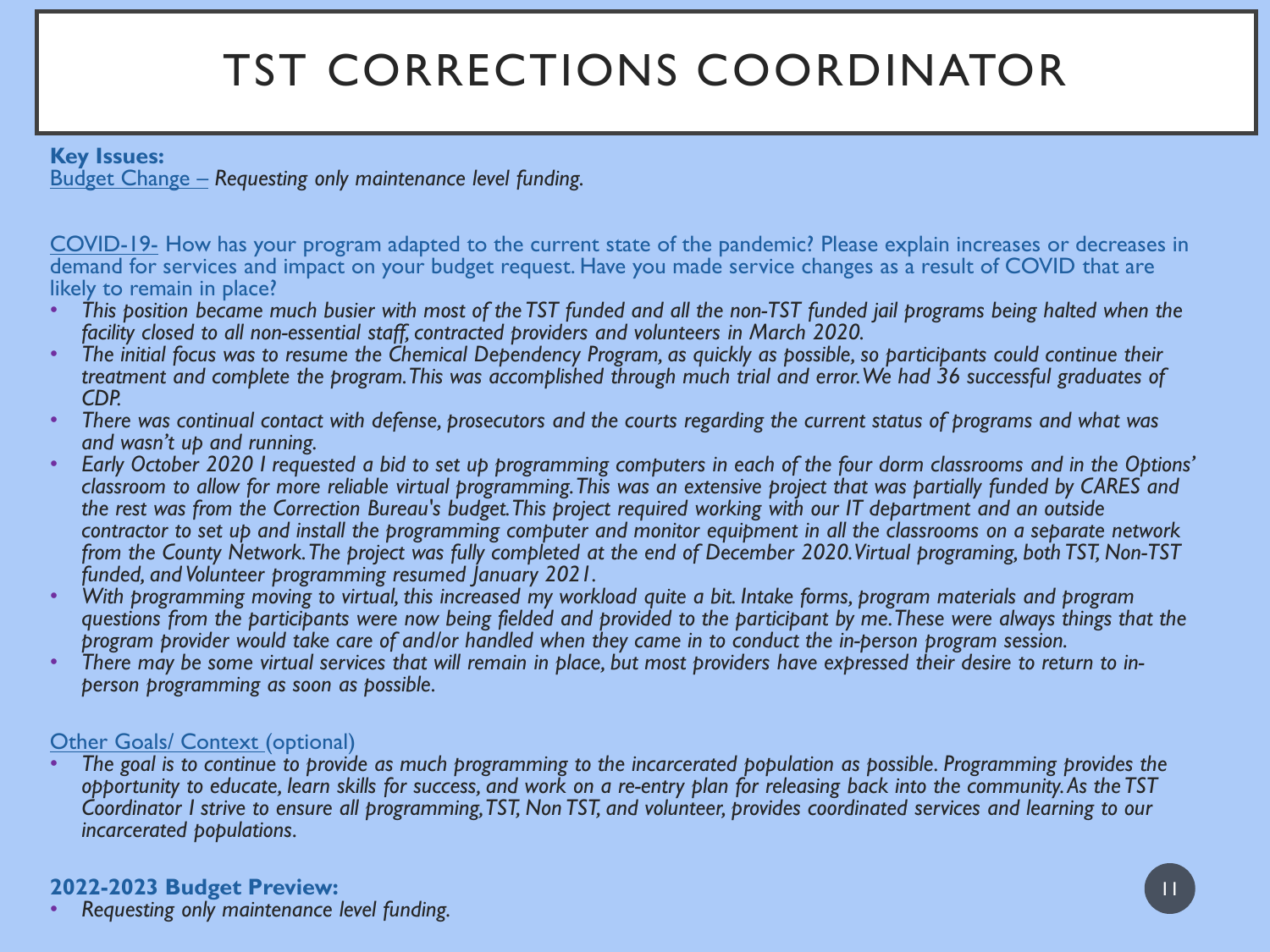# PRETRIAL SERVICES

- **•** Diversity, Equity & Inclusion
- **Pretrial Services Diversion**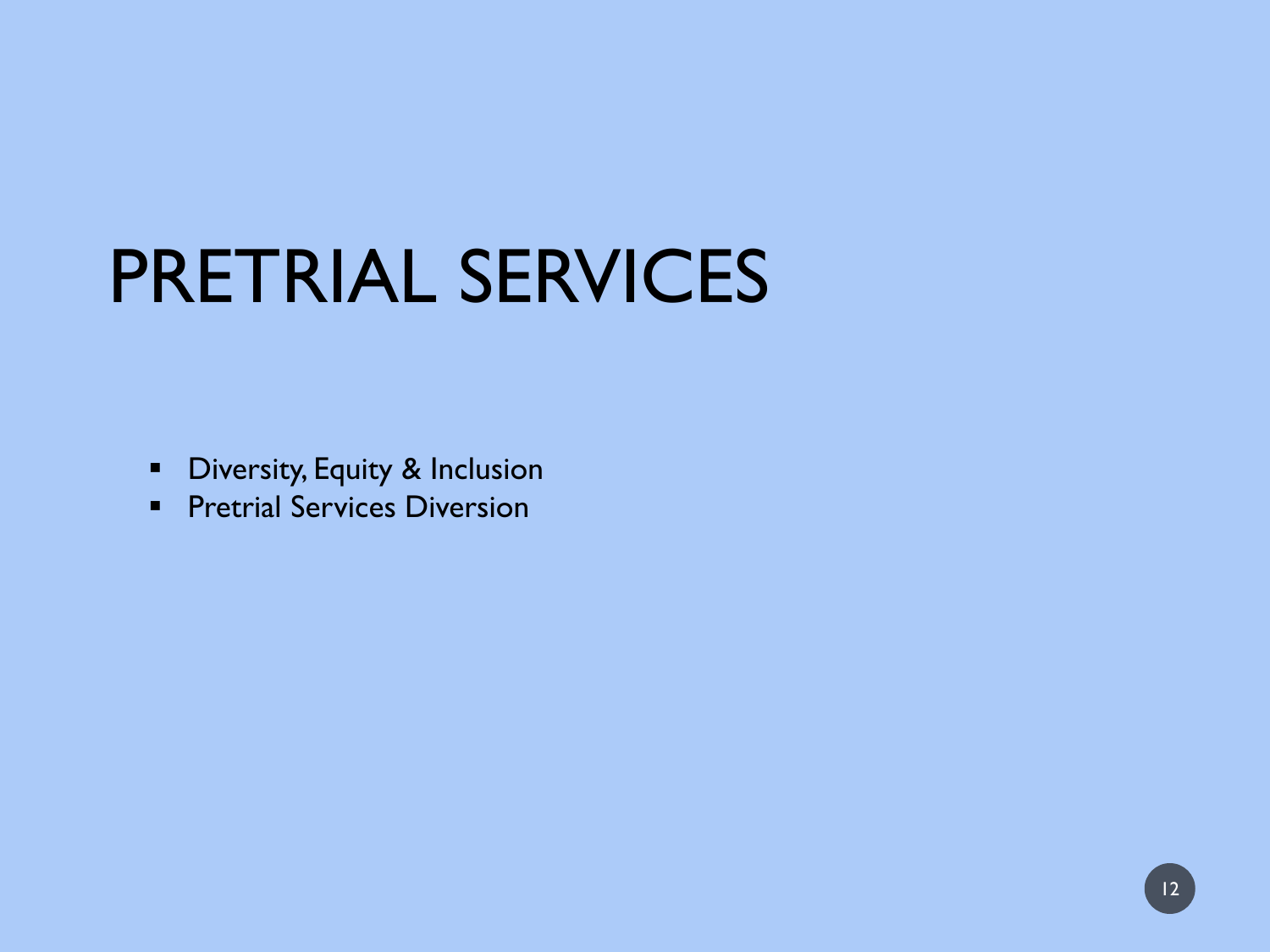DIVERSITY, EQUITY AND INCLUSION (DEI)

### Current:

- o Evidence based-practices
	- o National Association of Pretrial Services Agencies (NAPSA) Diversion Performance Standards and Goals
	- o Center for Effective Public Policy Diversion 101 series
- o Trainings
	- o Implicit Bias-Washington Counties Risk Pool
	- o NAPSA 2020 Conference & NAPSA and the Texas Association of Pretrial Services (TAPS) Spring Regional 2021 Conference
	- o Pretrial Executive Network Symposium- NAPSA and NIC focus on DEI and Leadership
- o Advancing Pretrial Policy & Research initiative

### Ongoing:

- o Advancing Pretrial Policy & Research initiative continued
- $\circ$  Evaluate data, identify gaps, and focus on systemic improvement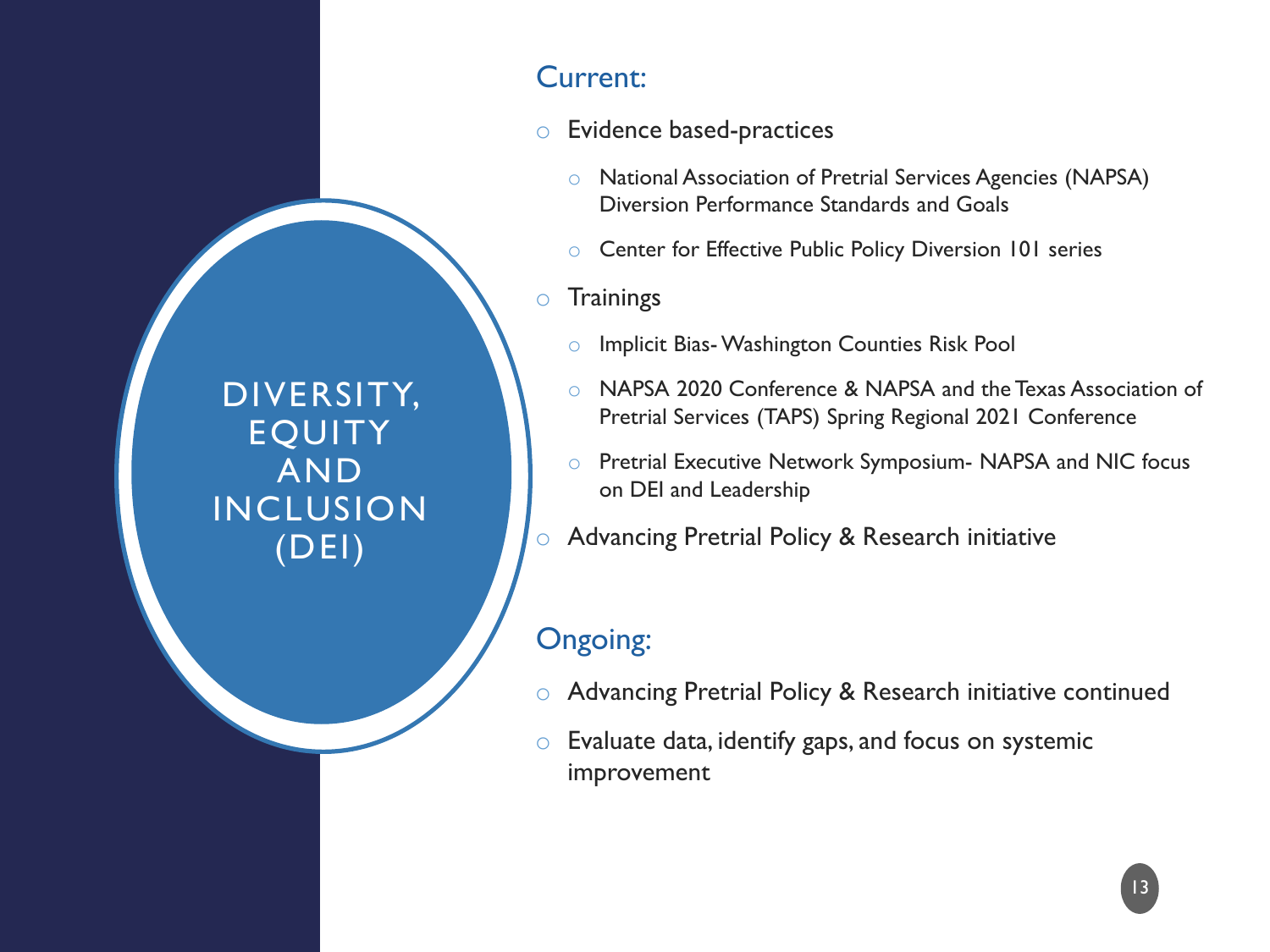### DIVERSION PROGRAM DEMOGRAPHICS

Pretrial Services Diversion Program continues to maintain transparency of program data and serves as a Research Action Site for the Advancing Pretrial Policy and Research initiative with the Center for Effective Public Policy to ensure inclusivity.

| Race                      | <b>Referrals</b> | <b>Enrollments</b> |
|---------------------------|------------------|--------------------|
| White                     | 74%              | 74%                |
| <b>Black</b>              | 11%              | 13%                |
| American<br>Indian        | 3%               | 2.5%               |
| Asian/Pacific<br>Islander | 5%               | 3.5%               |
| Multiple<br>Races         | 3%               | 3.5%               |
| Other                     | 4%               | 3.5%               |

| <b>Gender</b> | <b>Referrals</b> | <b>Enrollments</b> |
|---------------|------------------|--------------------|
| Male          | 58%              | 57%                |
| Female        | 41.3%            | 41.7%              |
| Non-Binary    | 0.7%             | 1.3%               |

| <b>Ethnicity</b> | <b>Referrals</b> | <b>Enrollments</b> |
|------------------|------------------|--------------------|
| Hispanic         | 4%               | 5%                 |
| Non-Hispanic     | 96%              | 95%                |

| <b>Housing Status   Referrals</b> |     | <b>Enrollments</b> |
|-----------------------------------|-----|--------------------|
| Housed                            | 76% | 71%                |
| Transient                         | 24% | <b>29%</b>         |

| Age       | <b>Referrals</b> | <b>Enrollments</b> |
|-----------|------------------|--------------------|
| $18-24$   | 26%              | 31%                |
| $25 - 54$ | 72%              | 68%                |
| $55+$     | 2%               | 1%                 |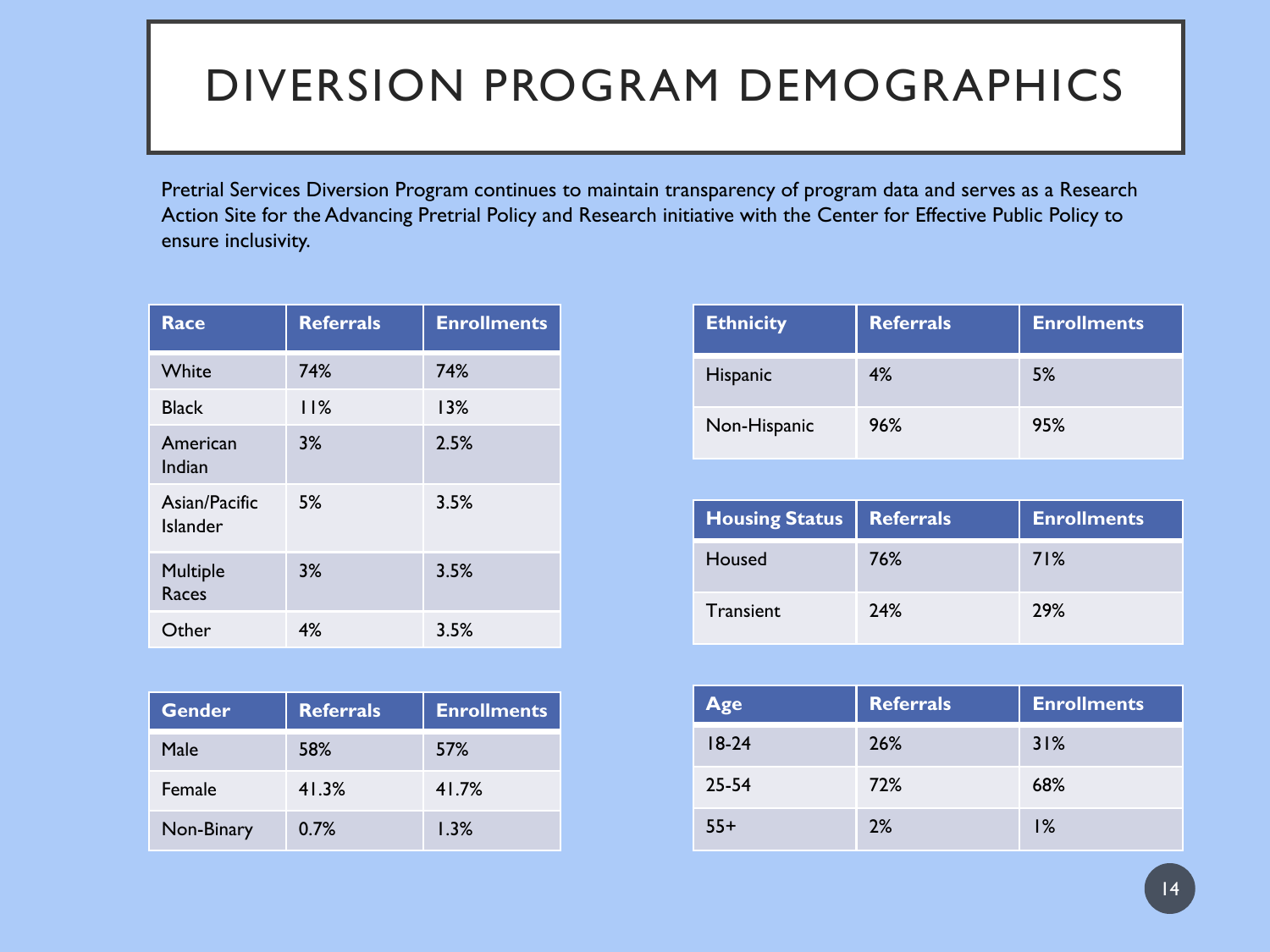# PRETRIAL SERVICES DIVERSION

- Program Description: The Pretrial Services Diversion Unit provides needs assessments, referrals to community resources, monitoring in the community and case management services to justice-involved individuals with behavioral health disorders.
- **Historical Funding & Data:**

|      | <b>Budget</b> | <b>Actual</b> | Variance  | <b>Number Served in</b><br>Year | <b>Other</b>                                                                                                                                                                                       |
|------|---------------|---------------|-----------|---------------------------------|----------------------------------------------------------------------------------------------------------------------------------------------------------------------------------------------------|
| 2019 | \$101,571     | \$53,913      | \$47,658  | 31                              | Launched mid-2019                                                                                                                                                                                  |
| 2020 | \$120,755     | \$93,767      | \$26,988  | 68                              | Continuous services provided throughout<br>COVID-19, but pandemic impacts resulted<br>in no program referrals from April-May and<br>did not add random urinalysis testing as<br>originally planned |
| 2021 | \$314,683     | <b>NA</b>     | <b>NA</b> | <b>NA</b>                       | Added funding in January 2021 for 2<br>additional FTE to expand to pre-charge<br>diversion. Hired and onboarded 2 FTE in<br>March 2021                                                             |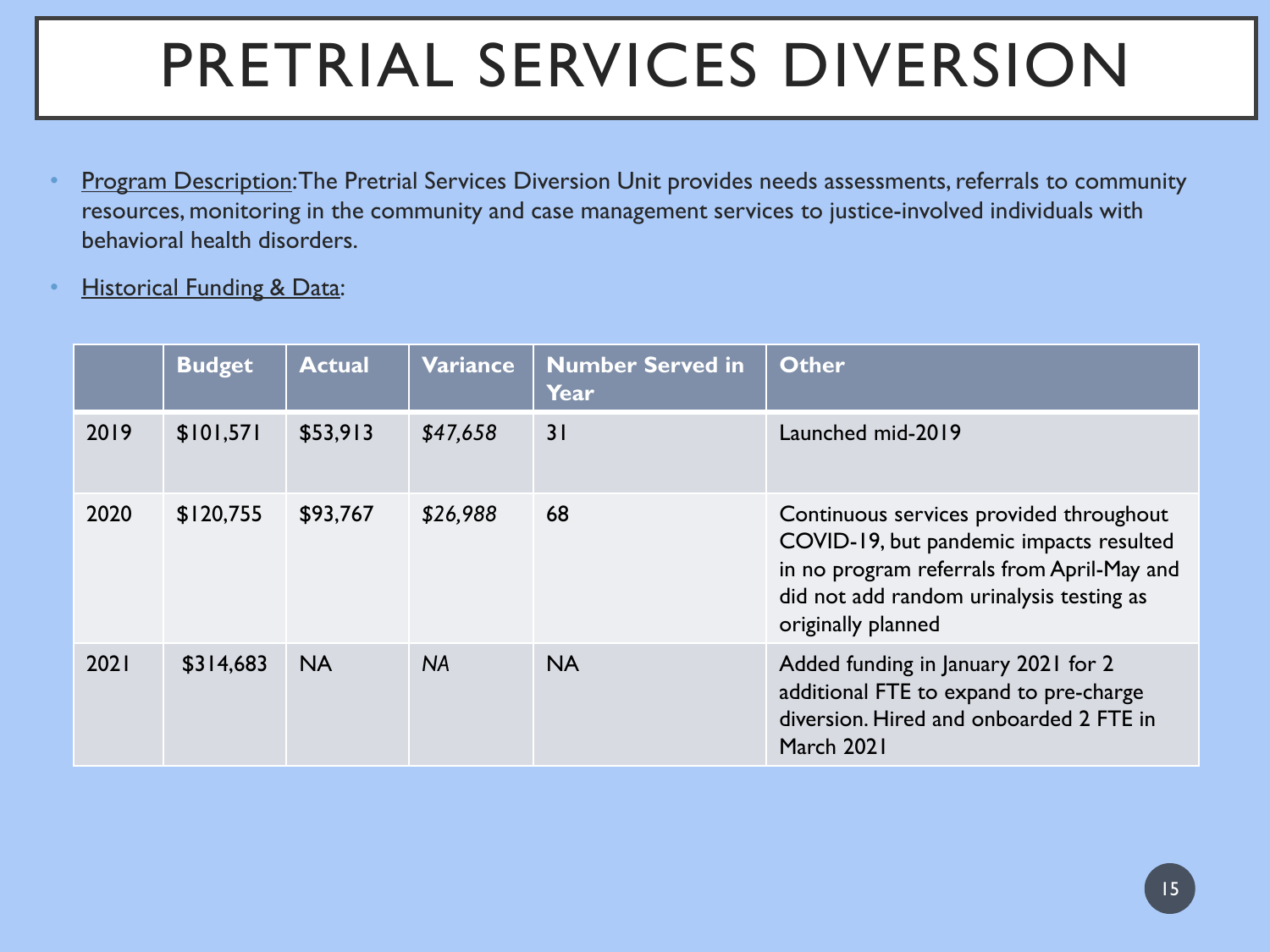# PRETRIAL SERVICES DIVERSION

### **Key Issues:**

Budget Change (if other than maintenance level)- If you are requesting additional funding for this program, what will it cover? What unmet need will be met or how will the program's performance improve?

• *Requesting maintenance level only*

COVID-19- How has your program adapted to the current state of the pandemic? Please explain increases or decreases in demand for services and impact on your budget request. Have you made service changes as a result of COVID that are likely to remain in place?

- Providing full case management services to program participants both in-person and remotely
- Expanded post-charge diversion services to District Court
- Experienced a decrease in program referrals and enrollments since the pandemic due to systemic criminal justice system operational delays and limitations; however, the demand in services is still present
	- Expect an increase in back logged cases being referred as communities continue to re-open from the pandemic and become more operational
	- Pre-charge diversion will also assist with the current criminal justice system back log

### **Other Goals/ Context (optional)**

- Finalize the pre-charge diversion framework, policy, and procedures
- Begin receiving pre-charge referrals and enrollments
- **Thurston County Resource Hub**

### **2022-2023 Budget Preview:**

• Pretrial Services Diversion is requesting maintenance level funding to maintain 3 FTE to provide pre-charge and postcharge diversion services in both Thurston County Superior and District Courts.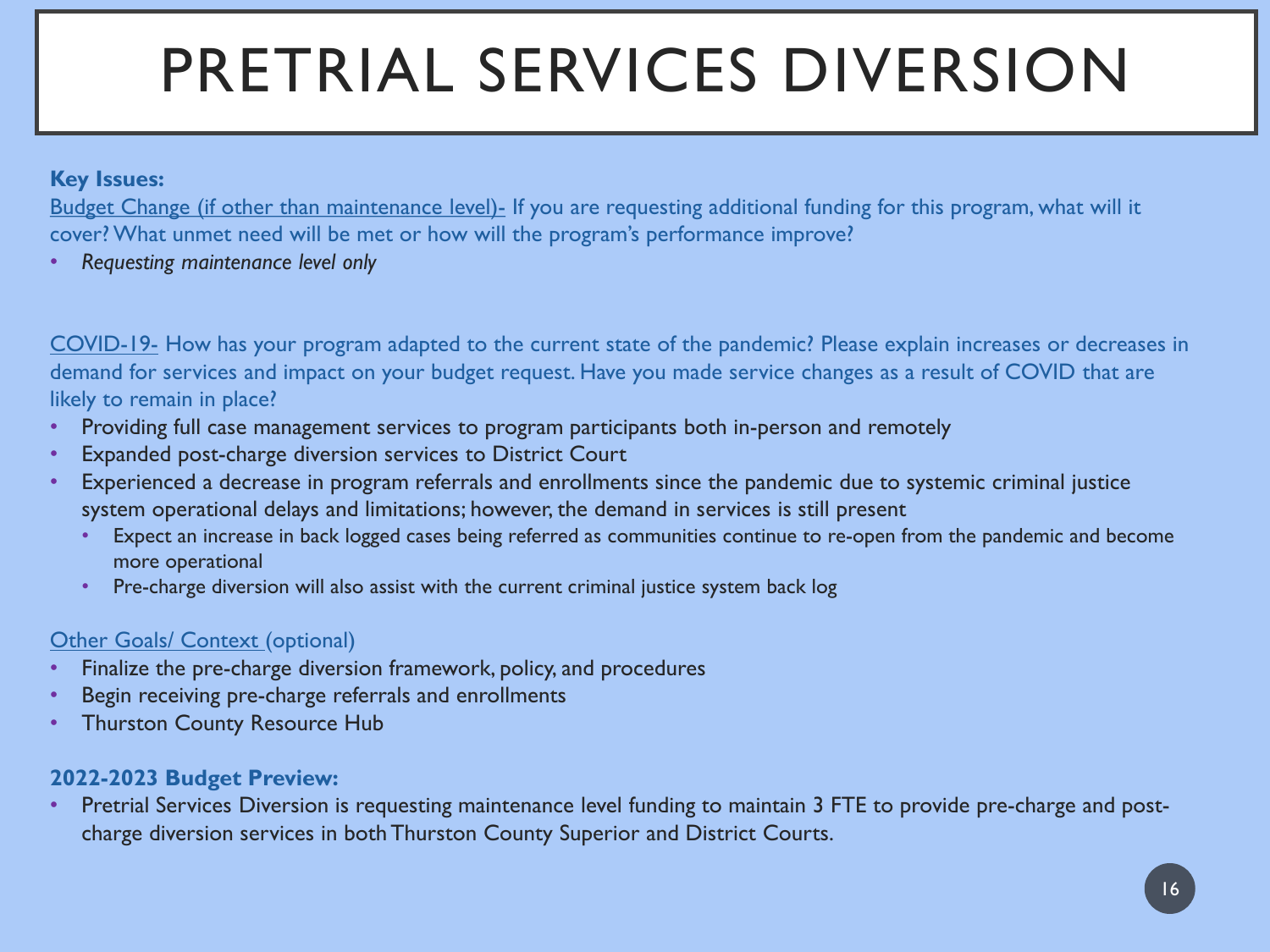# PROSECUTING ATTORNEY'S **OFFICE**

- **•** Diversity, Equity & Inclusion
- **Diversion & Treatment Court Support**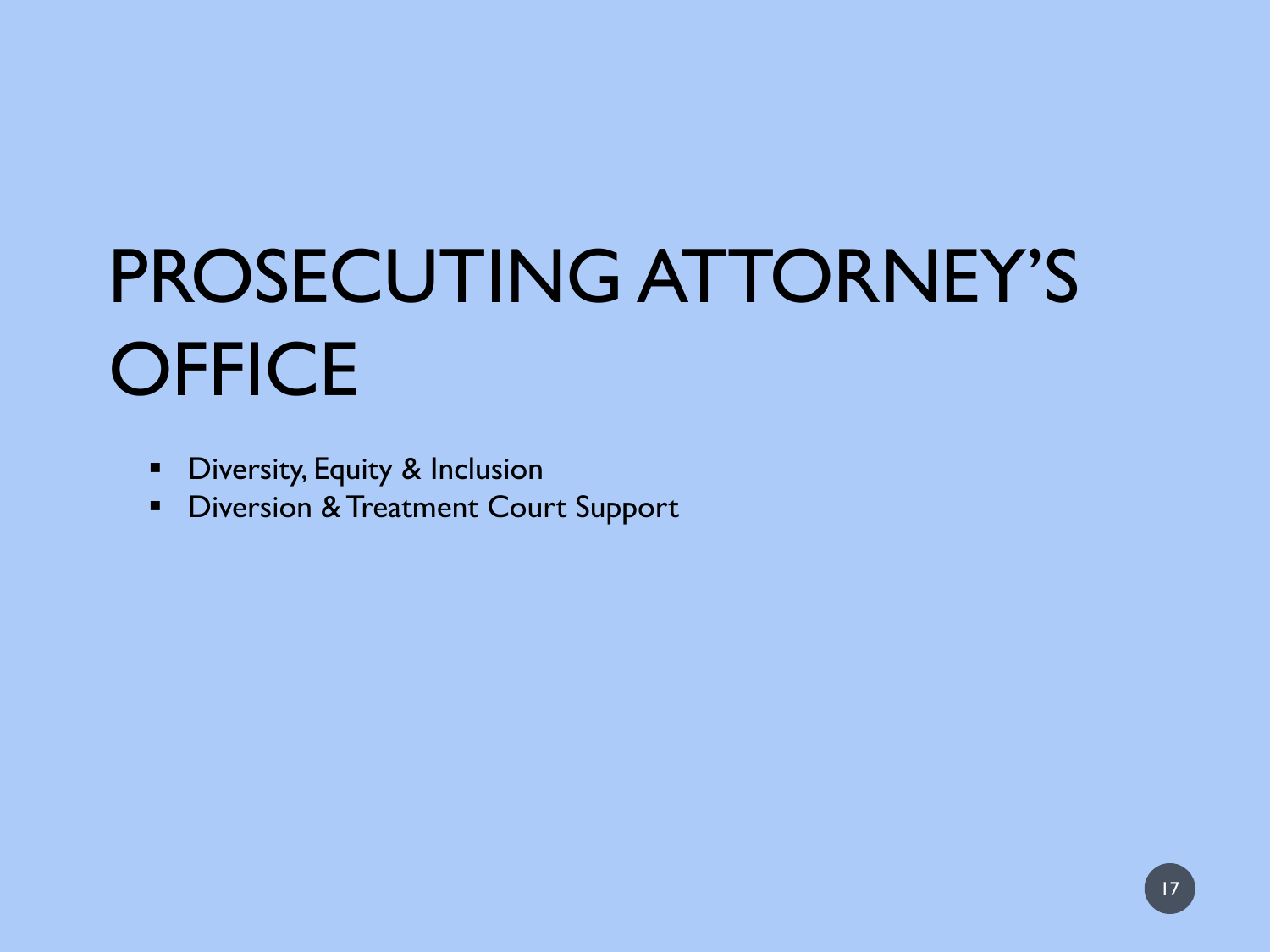With respect to DEI, what has your program/ office/ department accomplished since last year? What is planned for the next year? Anything you are excited about or proud of? What are the main barriers to this work?

- Developed internal Equity and Justice committee
- Modified hiring practices and interview panels based on Equity and Justice committee recommendations
- Added diversity of DPAs and support staff

DIVERSITY,

EQUITY

AND

INCLUSION

(DEI)

- For 2021-2022 incorporate committee recommendations into e-prosecutor for improved data tracking
- Challenges: improve public understanding of disparity v. disproportionality in criminal justice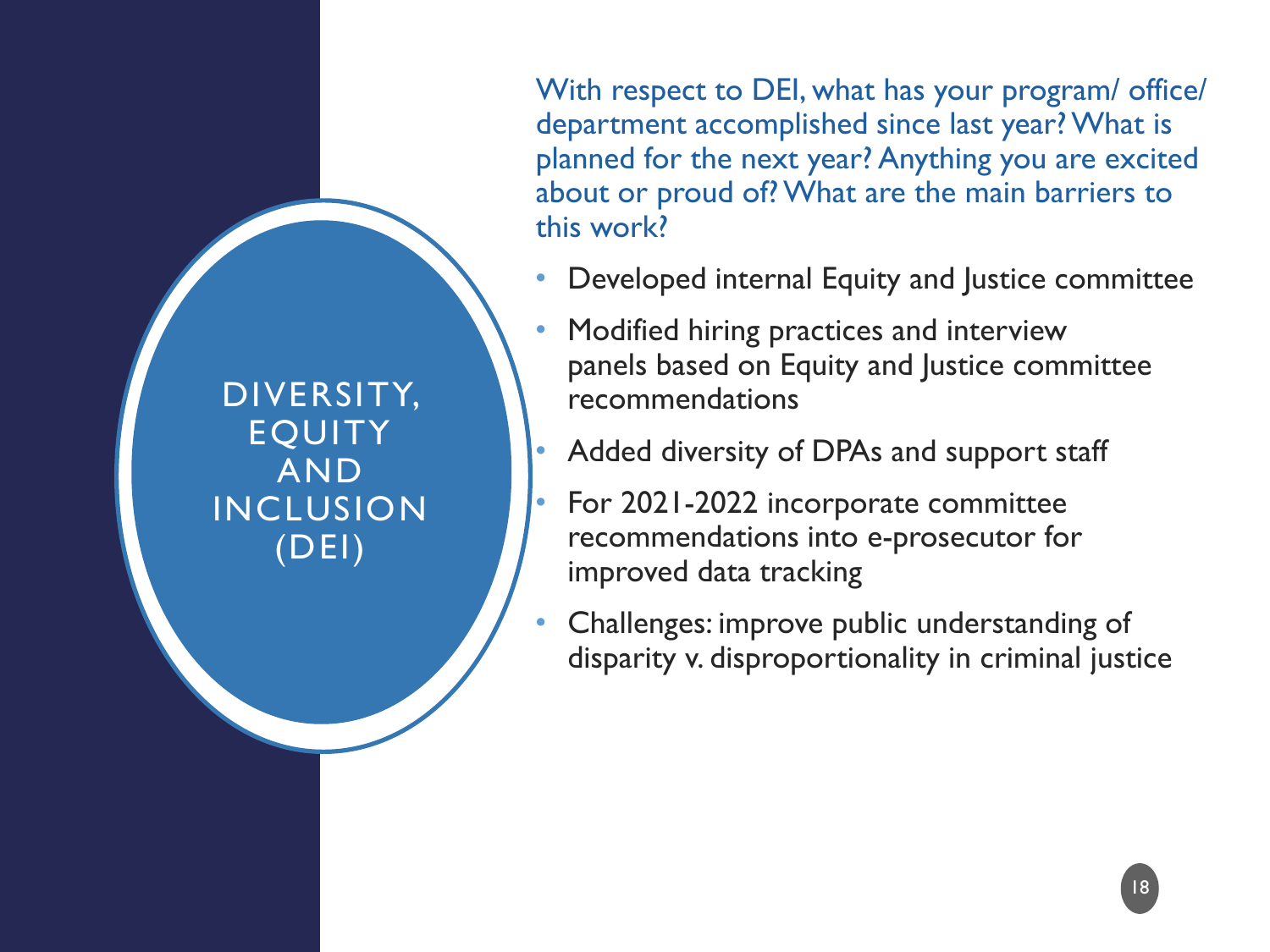## PAO DIVERSION AND TREATMENT COURT SUPPORT

• Program Description: Screen cases for and make referrals to treatment courts and other behavioral health diversionary options; serve as essential member of treatment court team by providing serving as prosecutor for treatment court cases.

#### **Historical Funding & Data:**

|      | <b>Budget</b> | <b>Actual</b> | Variance  | <b>Number Served in</b><br><b>Year</b> | Other                                          |
|------|---------------|---------------|-----------|----------------------------------------|------------------------------------------------|
| 2019 | \$451,245     | \$371,280     | \$79,965  | Data collected via<br>treatment courts |                                                |
| 2020 | \$421,245     | \$337,376     | \$83,869  | Data collected via<br>treatment courts |                                                |
| 2021 | \$400,000     | <b>NA</b>     | <b>NA</b> | <b>NA</b>                              | Reduced budget in 2020 due to<br>underspending |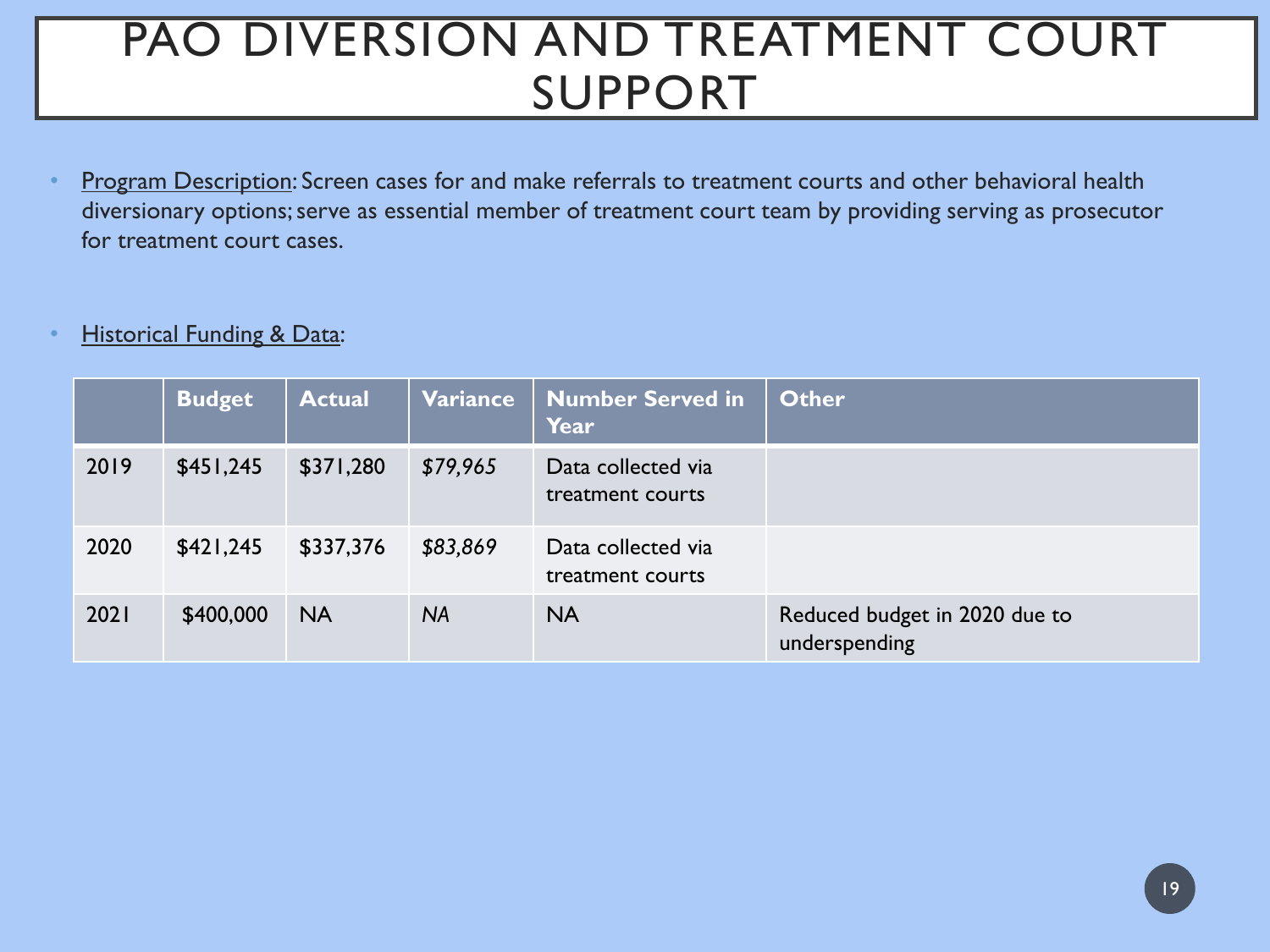## PAO DIVERSION AND TREATMENT COURT SUPPORT

#### **Key Issues:**

Budget Change (if other than maintenance level)- No change requested.

#### COVID-19-

*COVID-19 has greatly limited the number of referrals that can be initiated in Superior Court. The felony backlog is over1000 referrals. Many of these referrals would be appropriate for a diversion or treatment court alternative and our inability to charge them has substantially reduced referrals to alternative treatment courts (Drug/DUI Court, Mental Health Court, Veteran's Court).The PAO is adapting to this impact by increasing the utilization of PTS for pre-charge Diversion cases. We anticipate an increase in the number of treatment court referrals as we work through the COVID backlog.*

#### **2022-2023 Budget Preview:**

• *At this time, we anticipate a status quo budget request (\$400,000 per year); however, if pre-charge Diversion greatly increases beyond the current DPA time for TST caseload, there may be additional funds requested to cover additional TST case time.*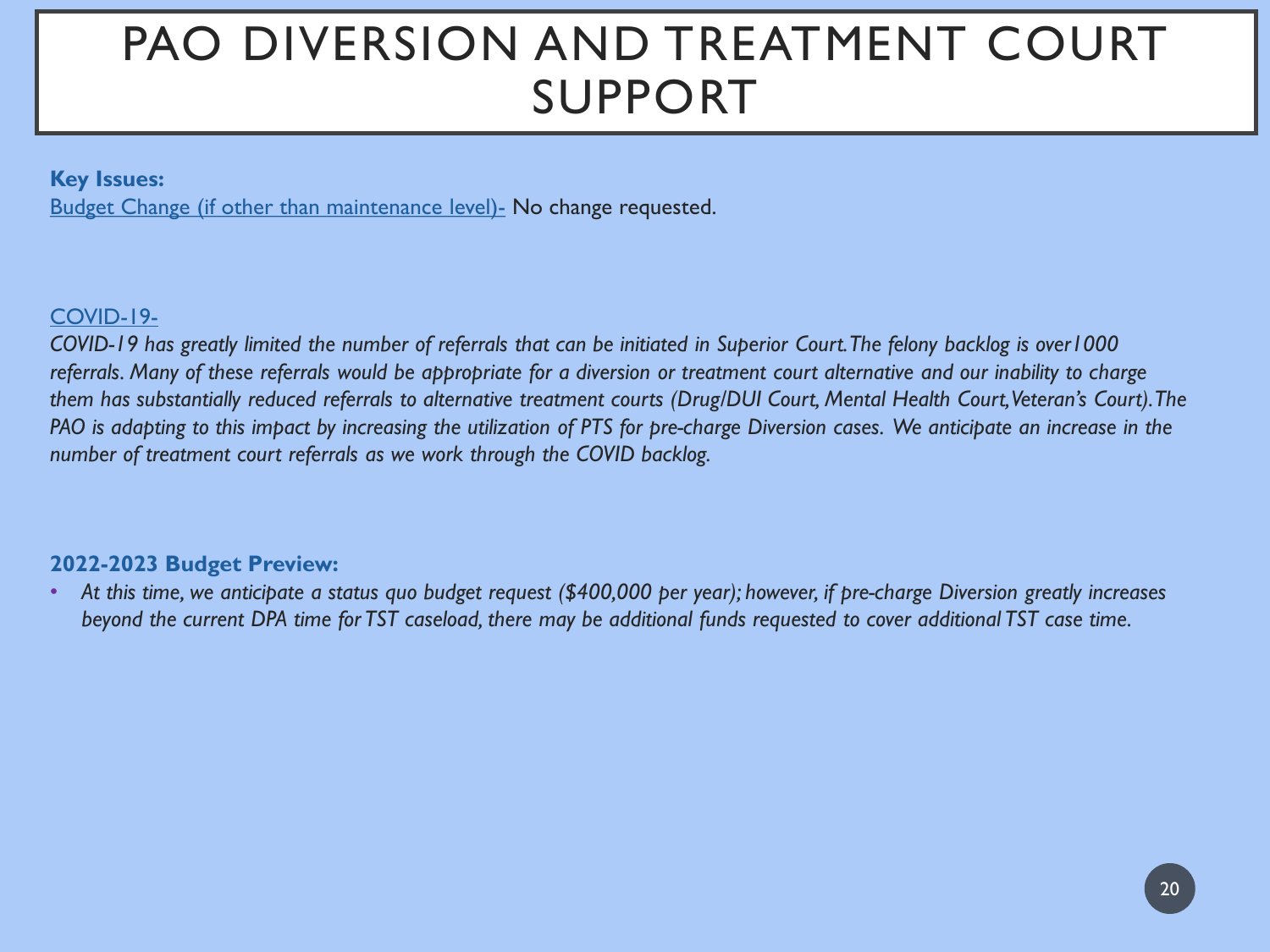# PUBLIC DEFENSE

- **•** Diversity, Equity & Inclusion
- **Treatment Court Support**
- **Public Defense Social Services**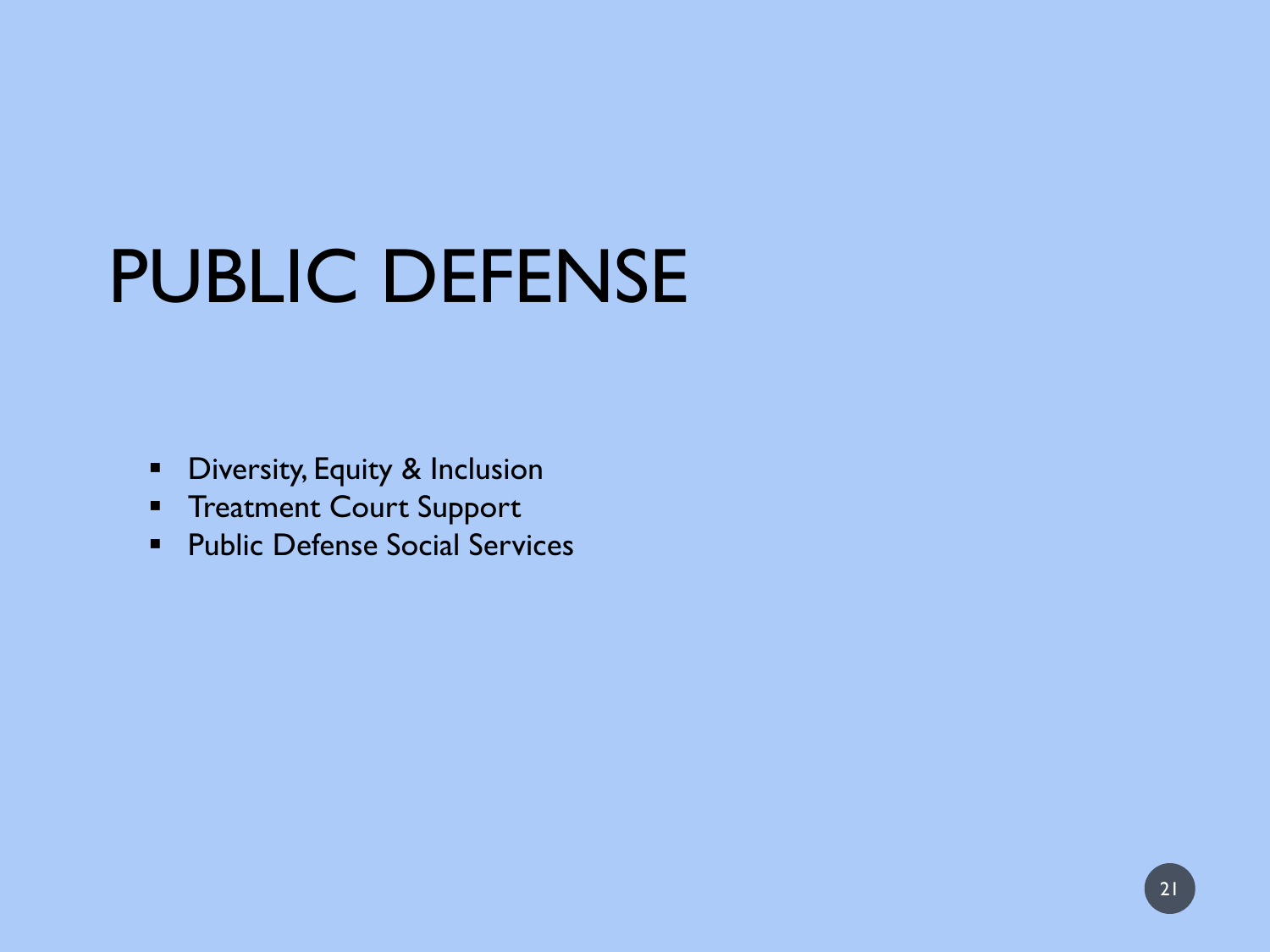DIVERSITY, EQUITY AND INCLUSION (DEI)

TCPD serves all treatment courts by providing direct representation of clients both attempting to enter the programs and continued representation throughout each specific program. TCPD attorneys are responsible for advocating for all our clients no matter their background, race, gender, or any other underrepresented group in our community to gain acceptance into a treatment Court based on an individualized need specific to each one of our clients.

Although we are not the "gate keeper" for acceptance into a therapeutic court, our attorneys and staff are committed to advocating for any and all clients acceptance into a therapeutic court if eligible.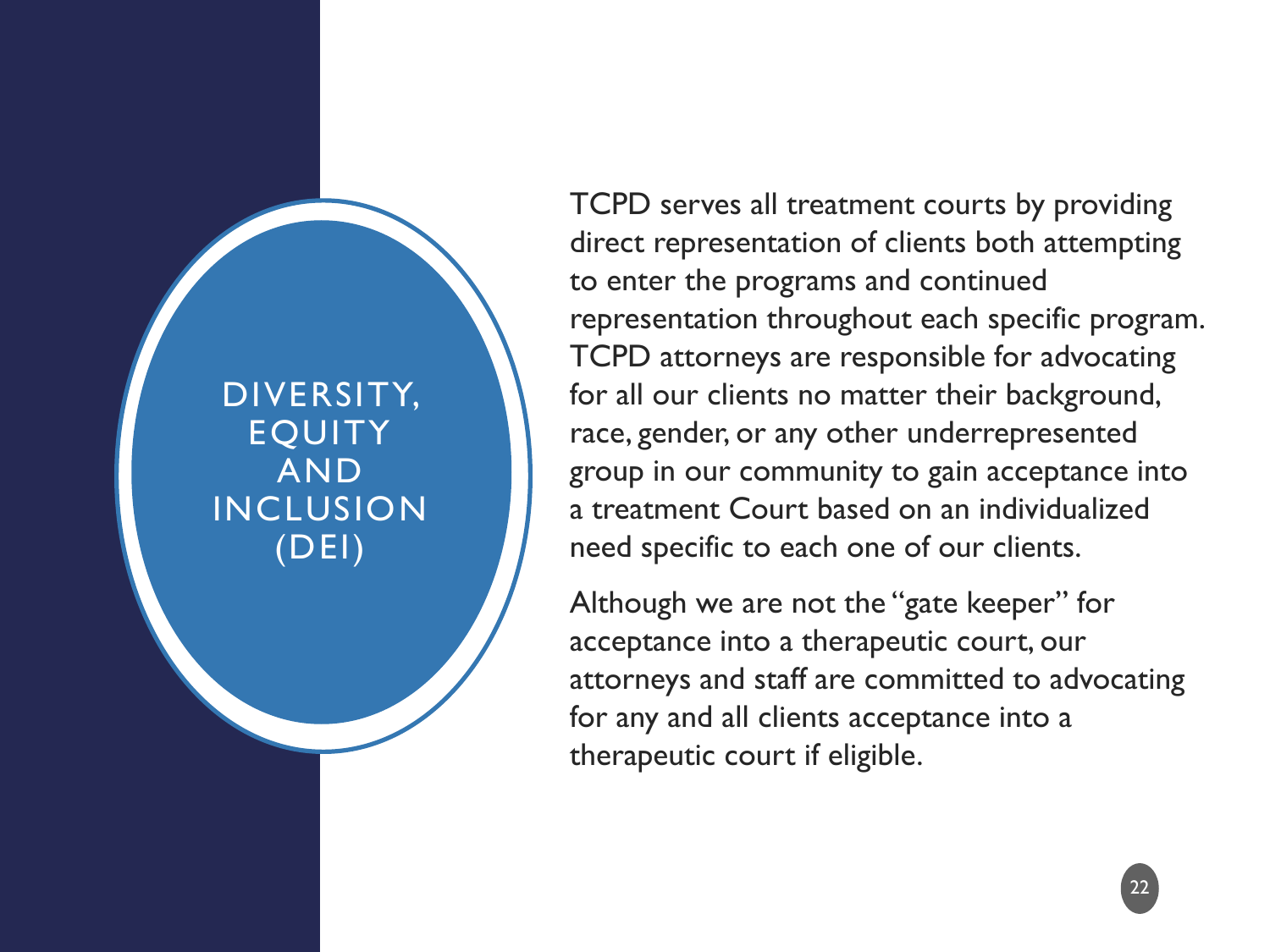## PUBLIC DEFENSE TREATMENT COURT SUPPORT

Program Description: Screens cases for and makes referrals to treatment courts; serves as essential member of treatment court team by providing legal defense to participants.

#### **Historical Funding & Data:**

| <b>FY</b> | <b>Budget</b> | <b>Actual</b> | <b>Variance</b> | <b>Number Served in Year</b>        | <b>Other</b>                                  |
|-----------|---------------|---------------|-----------------|-------------------------------------|-----------------------------------------------|
| 2019      | \$264,672     | \$265,458     | ( \$786)        | Data collected via treatment courts |                                               |
| 2020      | \$282,116     | \$221,435     | \$60,681        | Data collected via treatment courts | Variance reflects COVID-19<br>Pandemic impact |
| 2021      | \$242,317     | <b>NA</b>     | <b>NA</b>       | <b>NA</b>                           |                                               |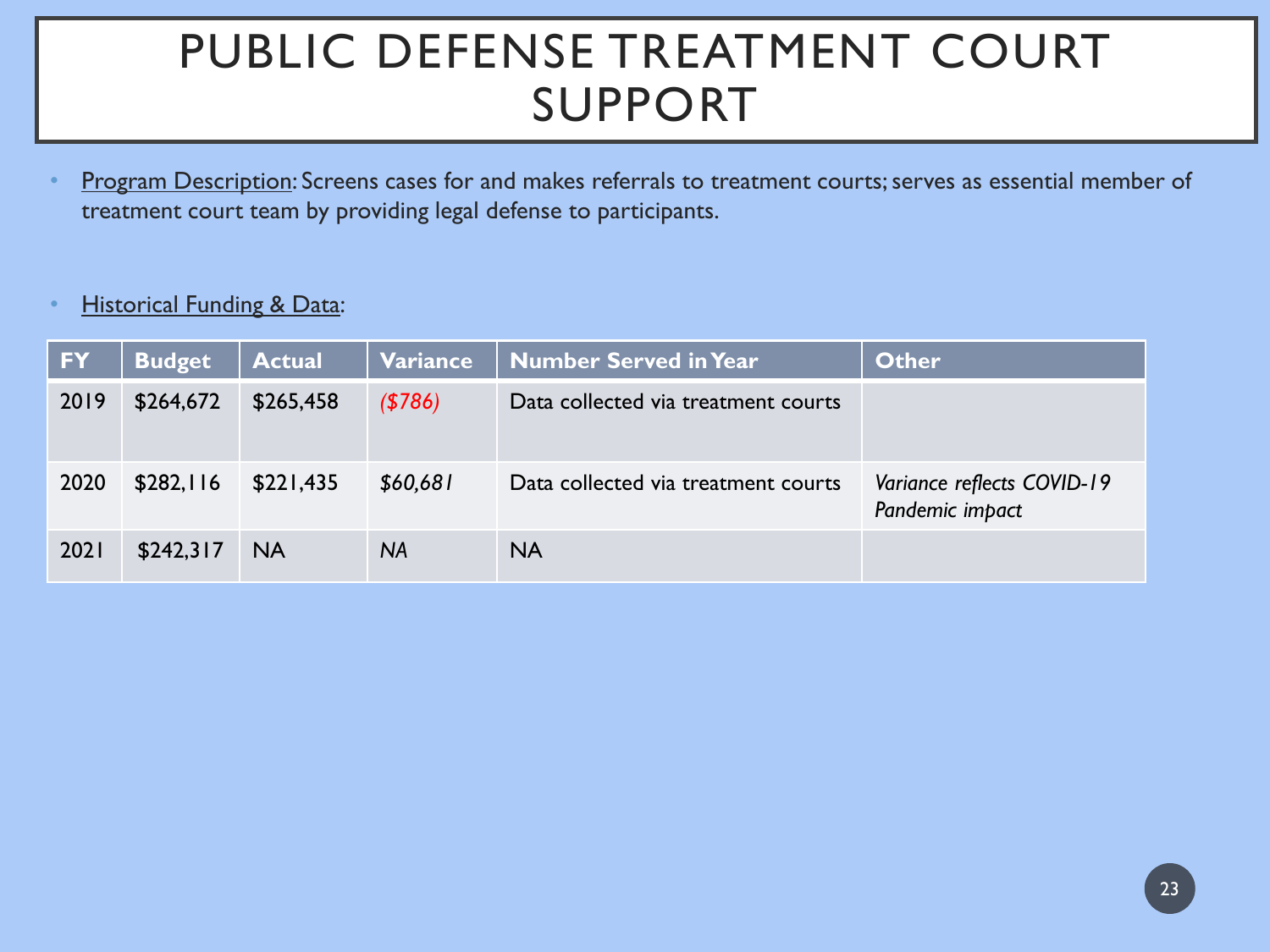## PUBLIC DEFENSE TREATMENT COURT SUPPORT

### **Key Issues:** COVID-19:

#### Expenses/Operations

• COVID-19 has impacted our treatment Courts in a variety of ways. Due to the health concerns, treatment Courts were forced to make difficult decisions which included suspension of new participants entering, remote calendars, and periods of less frequent Court interactions. Our eligible and participating clients faced many challenges without the opportunity or structure provided by all our therapeutic Courts during non-COVID operations.

• With increased remote working hours for attorneys and staff, it's been challenging to maintain the same degree of attorney/client communication and relationships. Access for clients to visit the office and stay engaged has also contributed be challenging.

• Criteria for entry into Therapeutic Courts continues to be a point of frustration amongst staff. Our public defender staff express frustration over the criteria and process for gaining agreement and acceptance for willing clients to entry the appropriate treatment Court.

#### Demand for Services

• Despite lower overall numbers of participants, we believe demand for all TST funded programs remains high. State v. Blake impacts have had minimal impact on our Drug Court numbers and we continue to experience high numbers of acutely mental ill clients becoming justice involved.

#### Other Goals/ Context:

- Continue to expand eligibility criteria for all Courts and reduce referral times
- Establish objective risk and initial suitability screenings early on to assist attorneys
- Incorporate dispute resolution resources in all therapeutic courts

#### **2022-2023 Budget Preview:**

- *Requesting maintenance level funding of \$245,000 per Fiscal Year (\$490,000 for biennium)*
- *Includes Public Defense & Contracted Attorneys Indigent Defense Representation, Legal & Non-Legal Support Staff and Internal Fees* <sup>24</sup>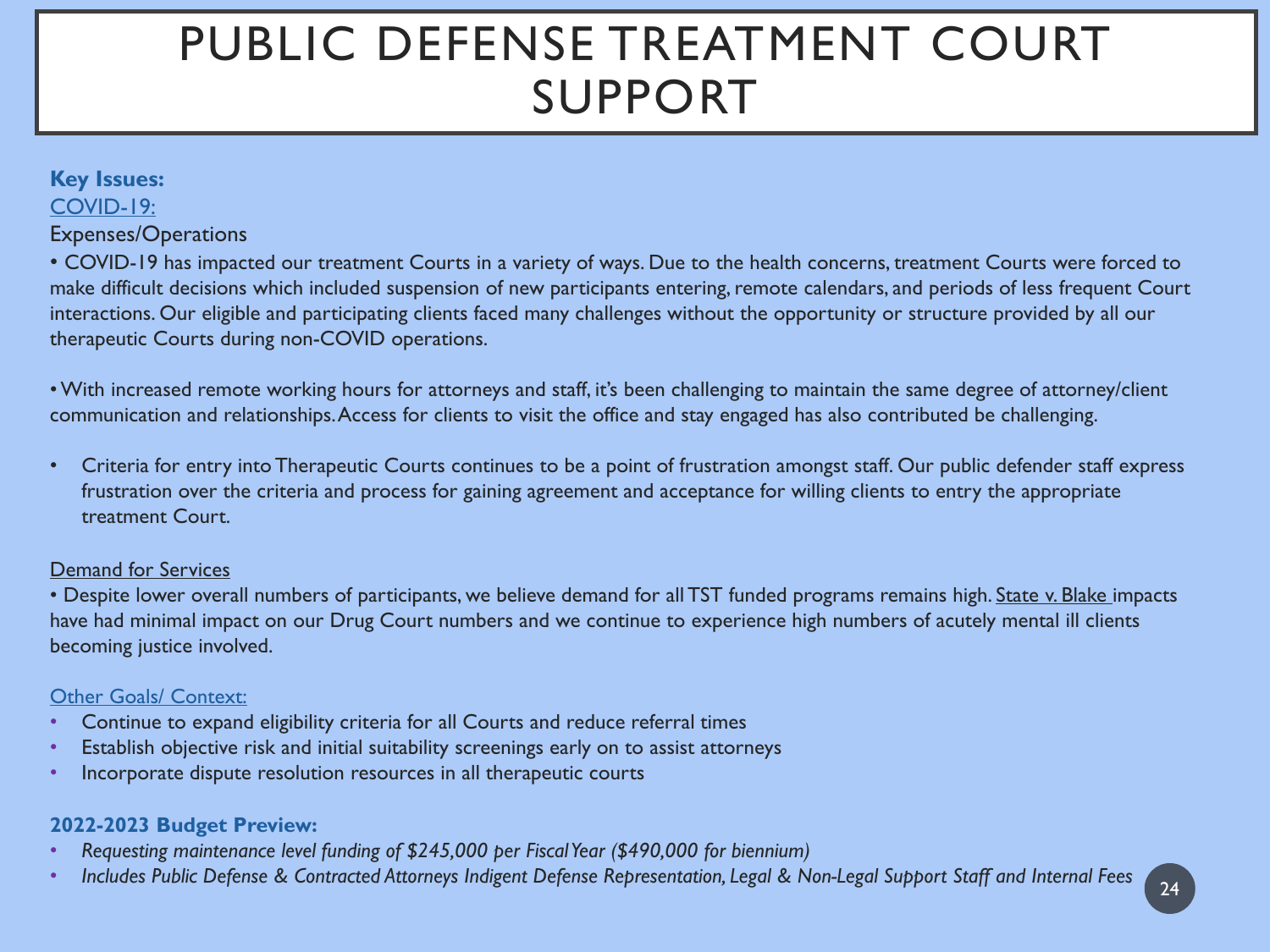# PUBLIC DEFENSE SOCIAL SERVICES

- Program Description: The Social Services Specialist embedded in Public Defense connects individuals with identified or unidentified behavioral health needs to treatment services and other necessary supports.
- **Historical Funding & Data:**

| <b>FY</b> | <b>Budget</b>       | <b>Actual</b> | Variance  | <b>Number Served in Year</b> | <b>Other</b>                                           |  |  |
|-----------|---------------------|---------------|-----------|------------------------------|--------------------------------------------------------|--|--|
| 2019      | New program in 2021 |               |           |                              |                                                        |  |  |
| 2020      |                     |               |           |                              |                                                        |  |  |
| 2021      | \$99,019            | <b>NA</b>     | <b>NA</b> | <b>NA</b>                    | New position in 2021; position<br>filled in March 2021 |  |  |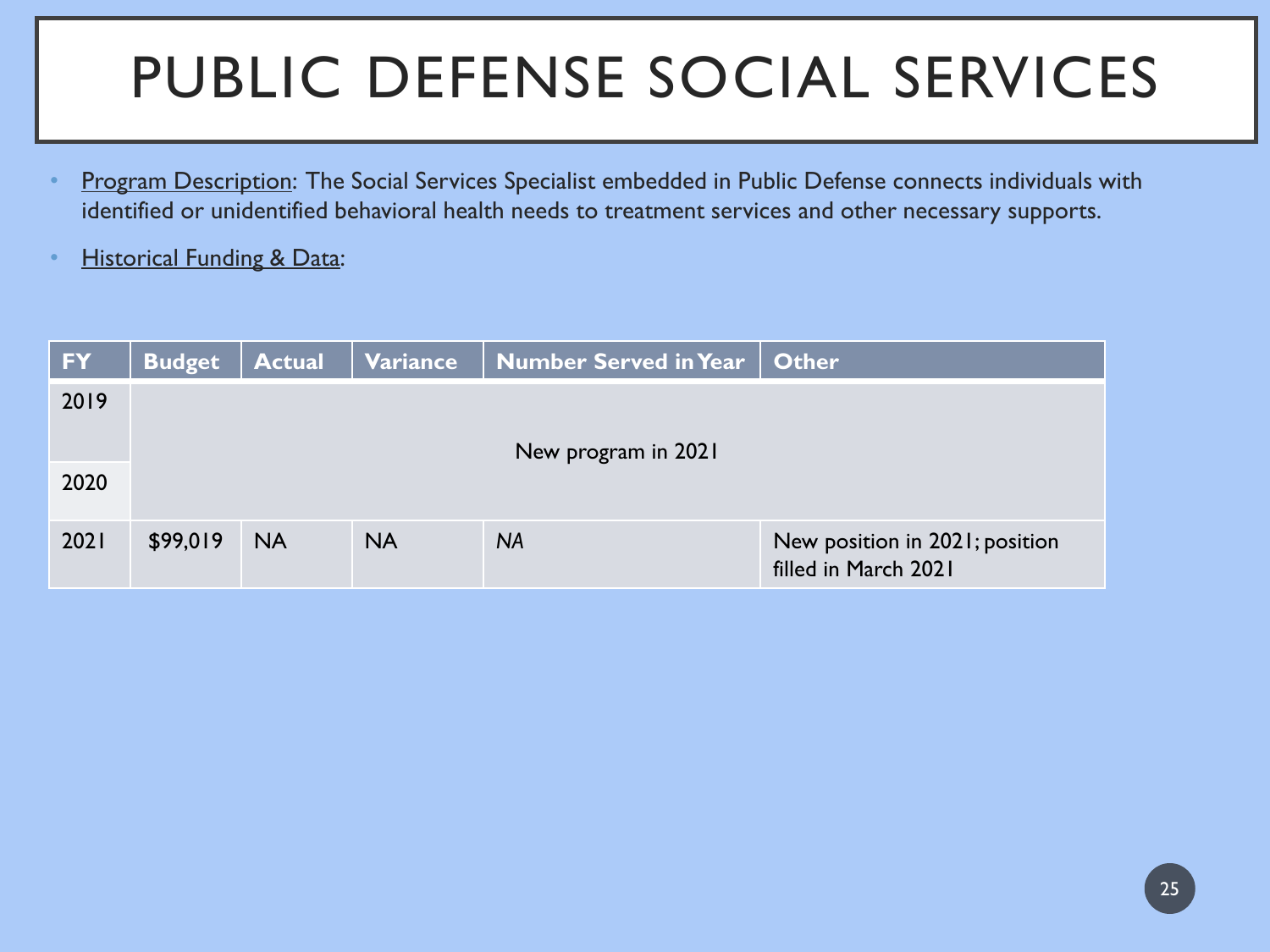## PUBLIC DEFENSE SOCIAL SERVICES

#### **Key Issues:**

COVID-19**:** The impacts of the COVID-19 Pandemic on the Thurston County criminal justice system have significantly increased the number of backlogged cases and reduced accessibility to client support services, including critical behavioral health services for TST eligible clients. This trend will continue through 2022 and into 2023. We anticipate the need for the Social Services Specialist (SSS) efforts to identify and coordinate TST eligible client behavioral health services requirements to significantly increased during this period.

#### Other Goals/Context

- Our SSS position has already established strong working relationships with community partners and fellow justice stakeholders in developing the position
- Internal client referral processes are complete and clients are being served daily
- Continue to develop and expand the Social Services Program for TST eligible clients.
- Expand key partnerships with local service providers and justice stakeholders and identify new partners including the Thurston County Resource Hub
- Closely monitor performance measures and program data to determine the need for additional resources.

#### **2022-2023 Budget Preview:**

• *Requesting maintenance level funding of \$101,500 for Fiscal Year 2022 and \$104,000 for Fiscal Year 2023\* (\$205,500 for biennium)* 

*\* Assumes average 2.5% COLA increases for salaries and benefits*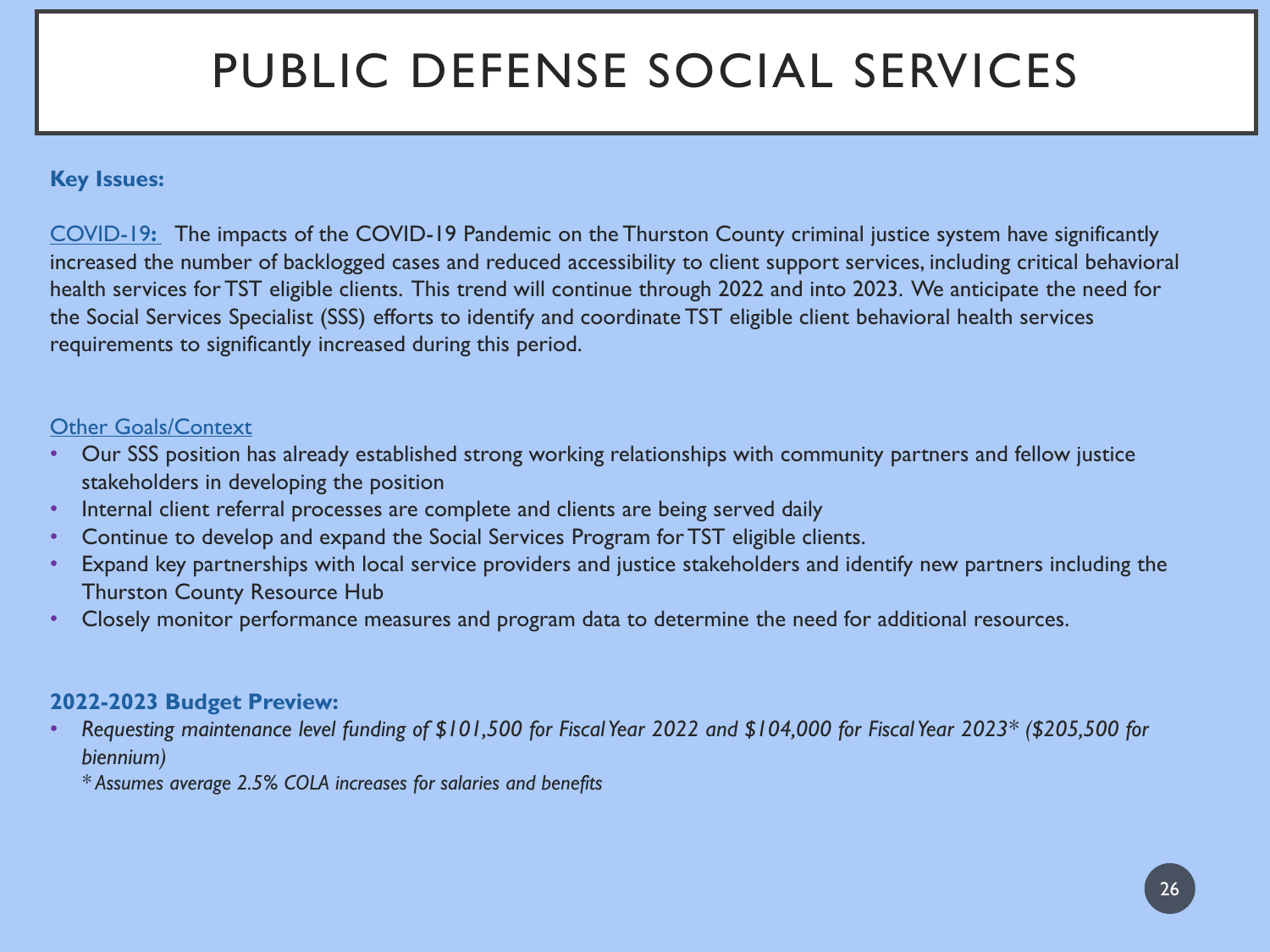# DISTRICT COURT

- **•** Diversity, Equity & Inclusion
- **Mental Health/ Veterans Court**
- **Intensive Supervision Probation Counselor**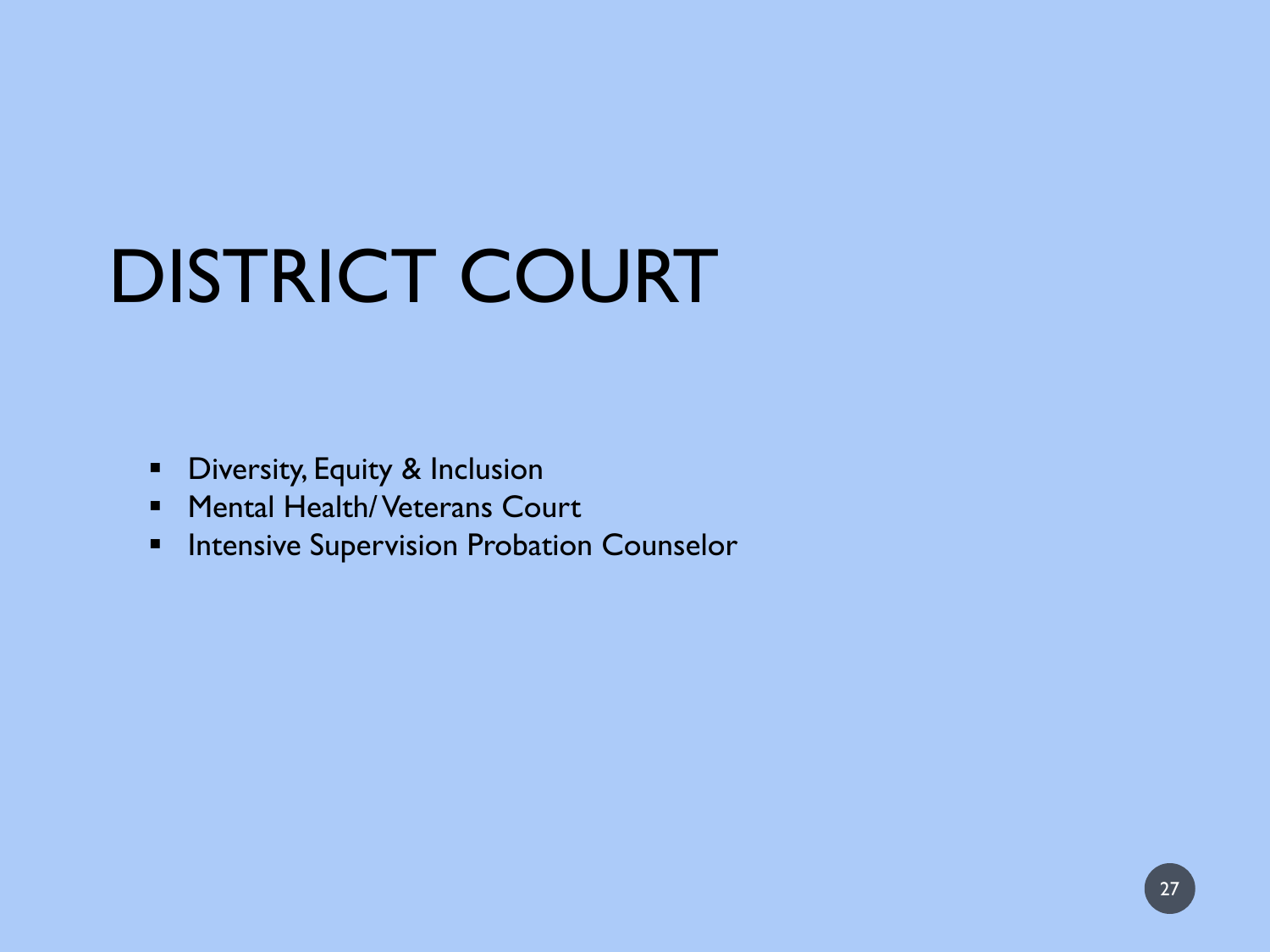With respect to DEI, what has your program/ office/ department accomplished since last year? What is planned for the next year? Anything you are excited about or proud of? What are the main barriers to this work?

DIVERSITY, EQUITY AND INCLUSION (DEI)

Thurston County District Court is committed to diversity, equity, and inclusion. Though the programs within the court cannot solicit participation, District Court continues to be proactive in our approach to meeting the needs of everyone referred to our programs.

- Commitment to the care provided for all participants.
- Building trust, integrity, respect, empathy, and emotional safety.
- Remaining proactive and open to education and learning.
- Training and consultation on racial equity and diversity.
- Identifying barriers and include goals that align with participant needs.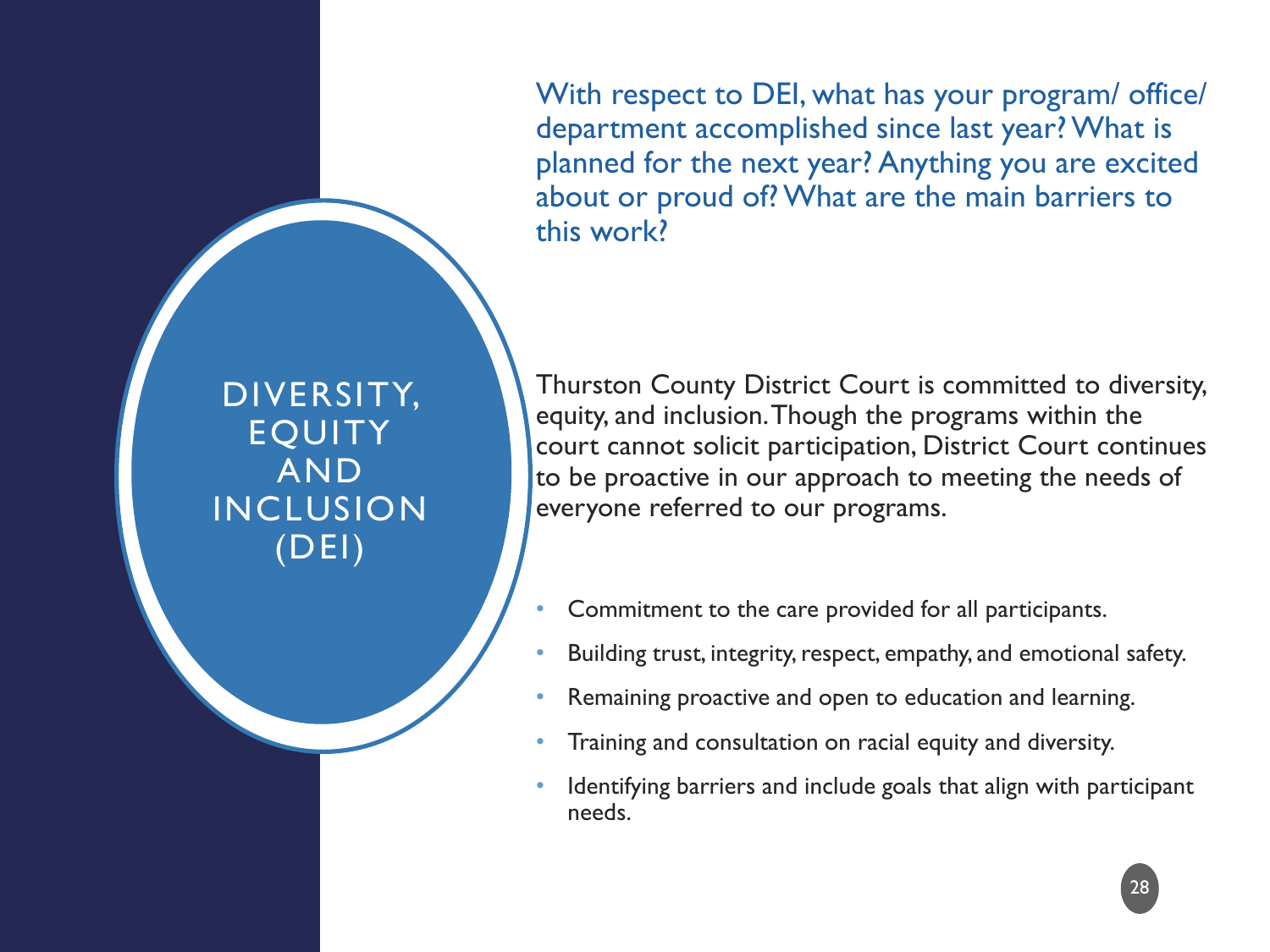# MENTAL HEALTH/ VETERANS COURT

- Program Description: Mental Health Court is a treatment court for adults charged in Thurston County with criminal activity whose behavior is related to, or affected by, mental illness. Veterans Court is a treatment court for veterans charged in Thurston County with criminal activity whose behavior is related to, or affected by, mental illness and/or substance use disorder.
- **Historical Funding & Data:**

|      | <b>Budget</b> | <b>Actual</b> | Variance  | <b>Number Served in</b><br><b>Year</b> | <b>Other</b>                                                                                                         |
|------|---------------|---------------|-----------|----------------------------------------|----------------------------------------------------------------------------------------------------------------------|
| 2019 | \$510,520     | \$510,195     | \$5       | MH Court: 51<br>Vets Court: 36         |                                                                                                                      |
| 2020 | \$525,964     | \$479,234     | \$46,730  | MH Court: 43<br>Vets Court: 25         |                                                                                                                      |
| 2021 | \$497,502     | <b>NA</b>     | <b>NA</b> | <b>NA</b>                              | Current, 32 active participants with six (6)<br>additional participants being accepted and<br>awaiting formal entry. |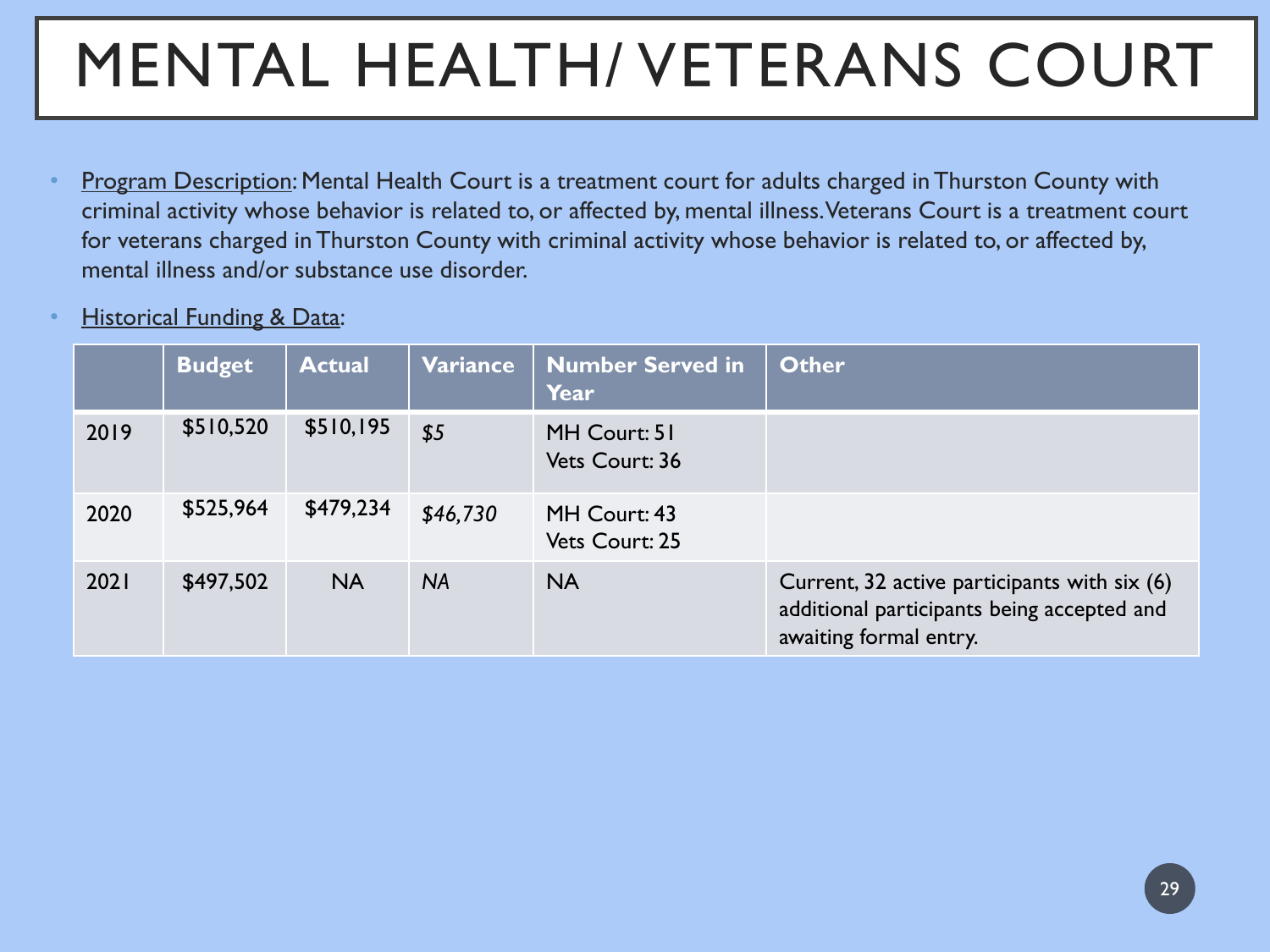# MENTAL HEALTH/ VETERANS COURT

#### **Key Issues:**

Budget Change (if other than maintenance level)- If you are requesting additional funding for this program, what will it cover? What unmet need will be met or how will the program's performance improve?<br>• No additional funding requested for 2022

- 
- *No additional funding requested for 2022 Additional funding is requested in 2023 for a permanent Care Coordinator position*
	- The program had a decline in participation in 2020 due to program staffing changes and COVID-19 related impacts detailed below. Full staffing and progressive adjustments to program needs have seen immediate improvements in
	- Many transitions internally and externally will be impacting the program, aiding to increased case referrals establishing the need for additional resources provided *by the Care Coordinator. In addition, the following predicts continued need for this support:* 
		-
		- Ongoing communication with justice partners has re-established the option and opportunity for client involvement in the program.<br>Recent legislative changes and impacts lend to anticipated needs for this position.
		-

COVID-19- How has your program adapted to the current state of the pandemic? Please explain increases or decreases in demand for services and impact on your budget request. Have you made service changes as a result of COVID that are likely to remain in place?

- *The COVID-19 pandemic has resulted in a decrease in participation through 2020 and early 2021, with active participants at 27 in May, 2021. Staffing changes in early 2021 also resulted in decreased processing of referrals. An opportunity was provided through this process. Staffing has been reached with progressive-minded, results-oriented personnel with a passion for serving our community. Through this, not only could processes be re-evaluated systemically within the program, but a new line of advanced communication could be established with our justice partners and stakeholders. The program has made progressive changes to meeting the needs of clients in a meaningful way. This*  includes:<br>• Improvements in the internal referral process: reducing the timeframe between referral and entrance into the program from 2-6 months to 10-14 days.
	-
	-
	- Reducing common barriers to program participation while continuing to provide necessary clinical information.<br>Assignment of a Care Coordinator to a participant as soon as the participant is accepted into the program, allow *efficiently prior to finalization of court documentation.*
- *The program will be continually evaluating and improving processes and participant care to support successes of participants.*

Other Goals/ Context (optional) • *District Court's goal is to provide increased opportunity of participant involvement through the approval of a Care Coordinator position within the Mental Health and Veterans Court program. This position will aid in providing access to needed resources for additional participants through the program in a positive, meaningful way. This also allows for options in process changes to allow for earlier, as well as expansive, support to the participants through this process.*

**2022-2023 Budget Preview:** • *District Court is requesting additional funding (beginning January, 2023) in the amount of \$106,168 for ongoing salary and benefits, and a*  **one-time equipment cost for a permanent Care Coordinator.** 30 **30 30 30 30 30**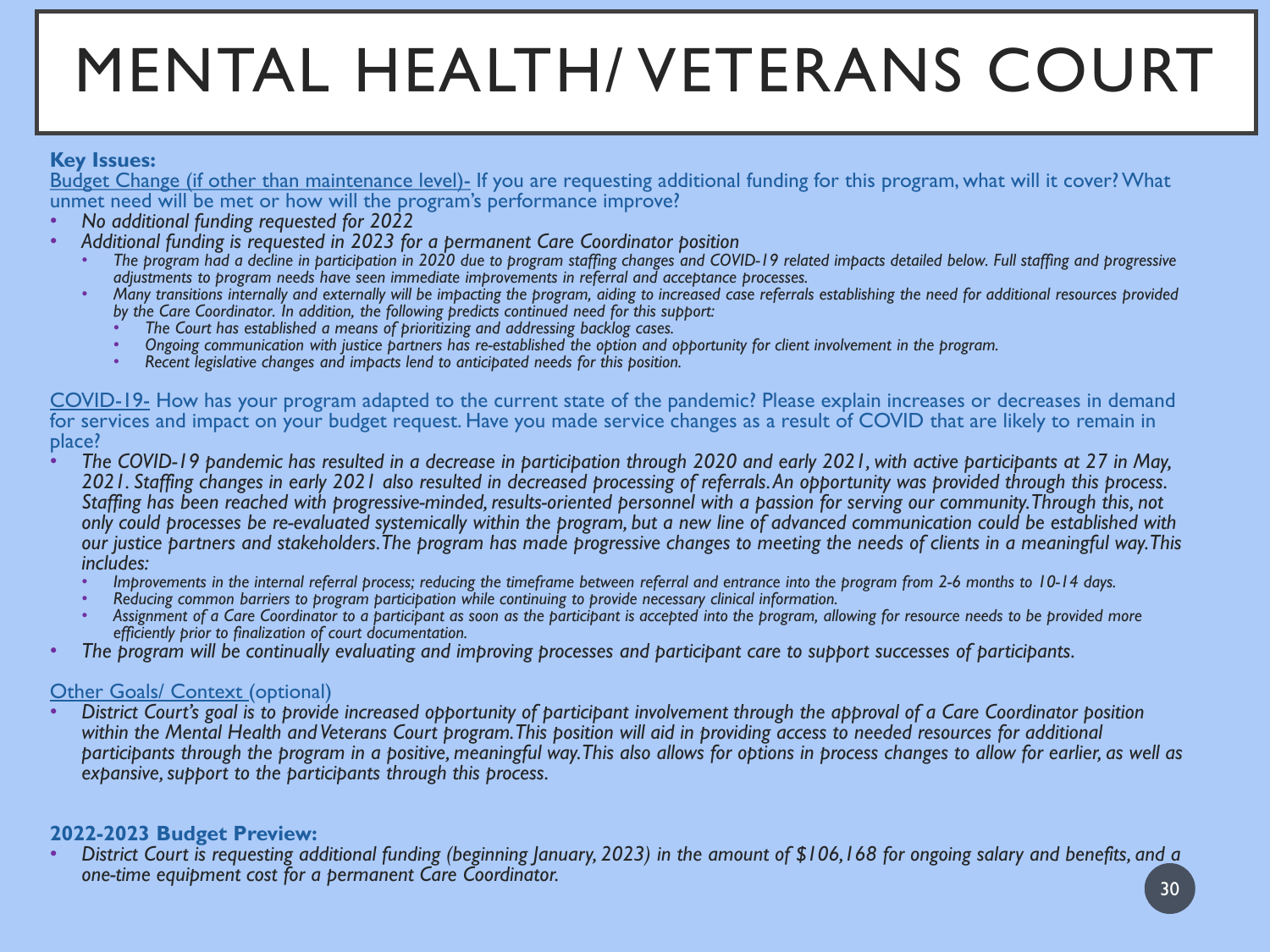# INTENSIVE SUPERVISION PROBATION

Program Description: The Intensive Supervision Probation Counselor (ISPC) serves individuals on probation with a diagnosed mental health or substance use disorder to promote stronger connections to treatment and recovery support services.

### **Historical Funding & Data:**

|      | <b>Budget</b> | <b>Actual</b> | <b>Variance</b> | <b>Number Served in</b><br>Year | <b>Other</b>                                 |
|------|---------------|---------------|-----------------|---------------------------------|----------------------------------------------|
| 2019 | \$153,102     | \$81,410      | \$71,692        | 35                              | Program launched mid-2019                    |
| 2020 | \$158,840     | \$119,461     | \$39,379        | 61                              | Maintaining active caseload of 40-42 clients |
| 2021 | \$152,375     | <b>NA</b>     | <b>NA</b>       | <b>NA</b>                       | Maintaining active caseload of 40-42 clients |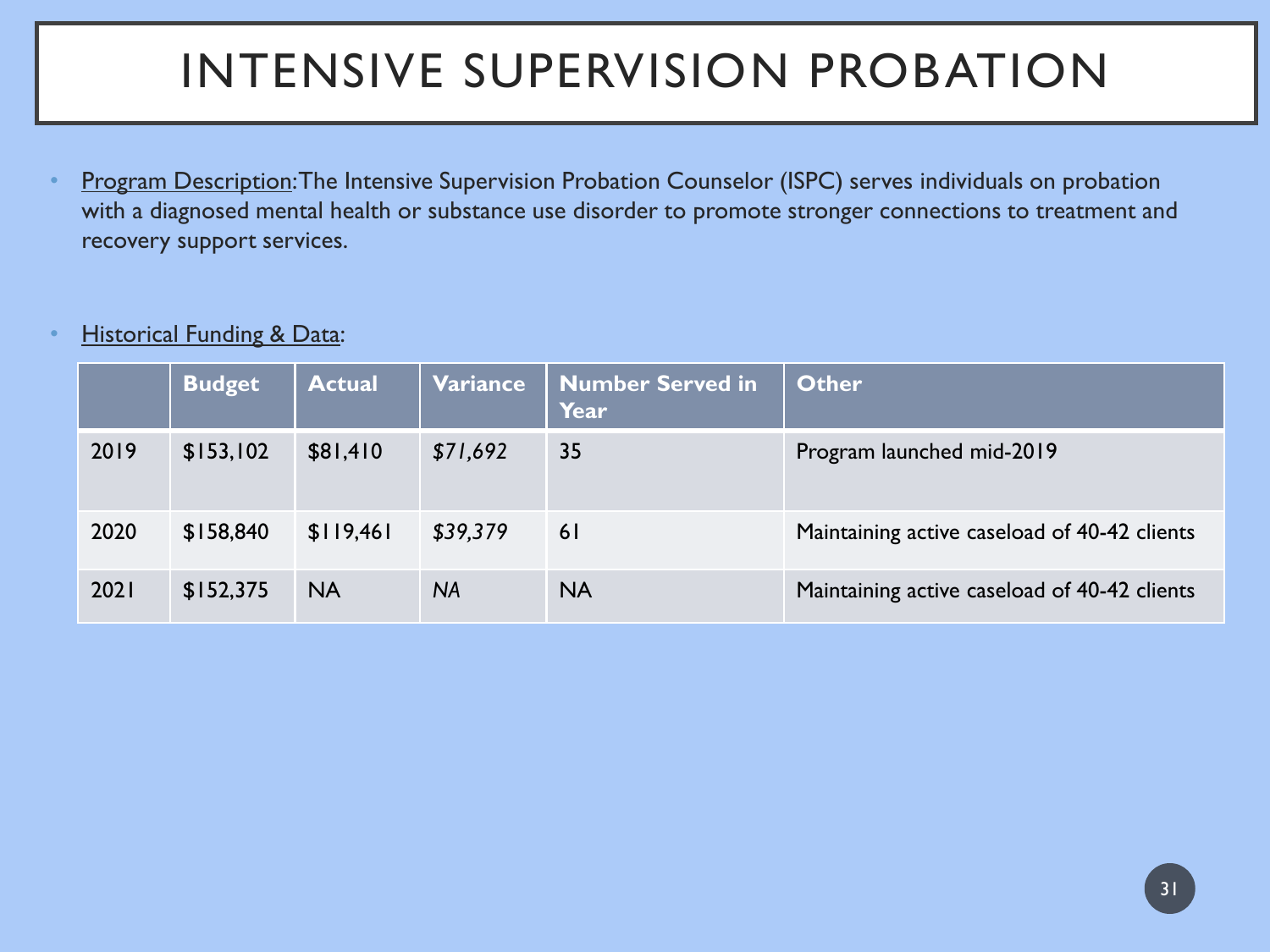# INTENSIVE SUPERVISION PROBATION

#### **Key Issues:**

Budget Change (if other than maintenance level)- If you are requesting additional funding for this program, what will it cover? What unmet need will be met or how will the program's performance improve?<br>• Additional funding is requested to support the hiring of a permanent Intensive Supervision Probation (ISP) Counselor II.

- 
- This position would offer an opportunity to expand the services of the department, meeting the goals of providing increased and necessary resources to supporting clients and the community.
- *resources to supporting clients and the community. A need for this resource and level of supervision was identified with the approval of an ISP Counselor in 2019. This need was confirmed after the caseloads were quickly identified, and the current ISP Counselor has maintained maximum capacity of the caseloads. The improved service to high-needs clients has had a positive impact on probationers through this process.*

COVID-19- How has your program adapted to the current state of the pandemic? Please explain increases or decreases in demand for services and impact on your budget request. Have you made service changes as a result of COVID that are likely to remain in place?

- *In response to the COVID-19 pandemic, the Probation Office relocated to the former administrative area of the jail located on the lower level of Building 3. This option provided a safe environment for counselors and clients, allowing for distancing and separation by glass so counselors could continue to provide service in-person. It was identified that the environment may not be conducive to some clients, due to the jail setting. Meeting rooms in the main lobby of the District Court have been made available for counselors to meet with clients in a*
- *confidential, comfortable setting. Though many aspects of the courts have slowed down due to COVID-19 related guidance and safety requirements, the need for continued ISP counselor services has been increasing; ISP caseloads have remained at limit through the pandemic. Impacts of the pandemic have been prevalent in the clients reporting to the counselor, with increased needs for counseling and treatments in addition to existing mental health issues. As ISP caseloads have remained at capacity, ISP referrals must be sent to other probation caseloads.*

Other Goals/ Context (optional) • *District Court's goal is to be able to continue providing a valuable service to our community through the expansion of the ISP services. This would allow for an increased provision of resources to those in need, with a counselor specializing in service for those with mental health or substance abuse issues. Through this, more data can be collected to reflect the positive impacts of this position while looking towards progressive means of service and support.*

**2022-2023 Budget Preview:** • *District Court is requesting additional funding in the amount of \$129,384 in 2022 for salary, benefits, equipment, and resource support for a new ISP Counselor II; \$129,720 for 2023; total new funding for the biennium is \$259,104. District Court will offer a return in previously allotted yearly funds of \$31,212, resulting in total expenses with the addition of this position of approximately \$98,000 per year. There will be no increase in operational costs, as this will be shared between the two ISP Counselors.*  $\begin{array}{|c|c|c|}\hline \end{array}$  32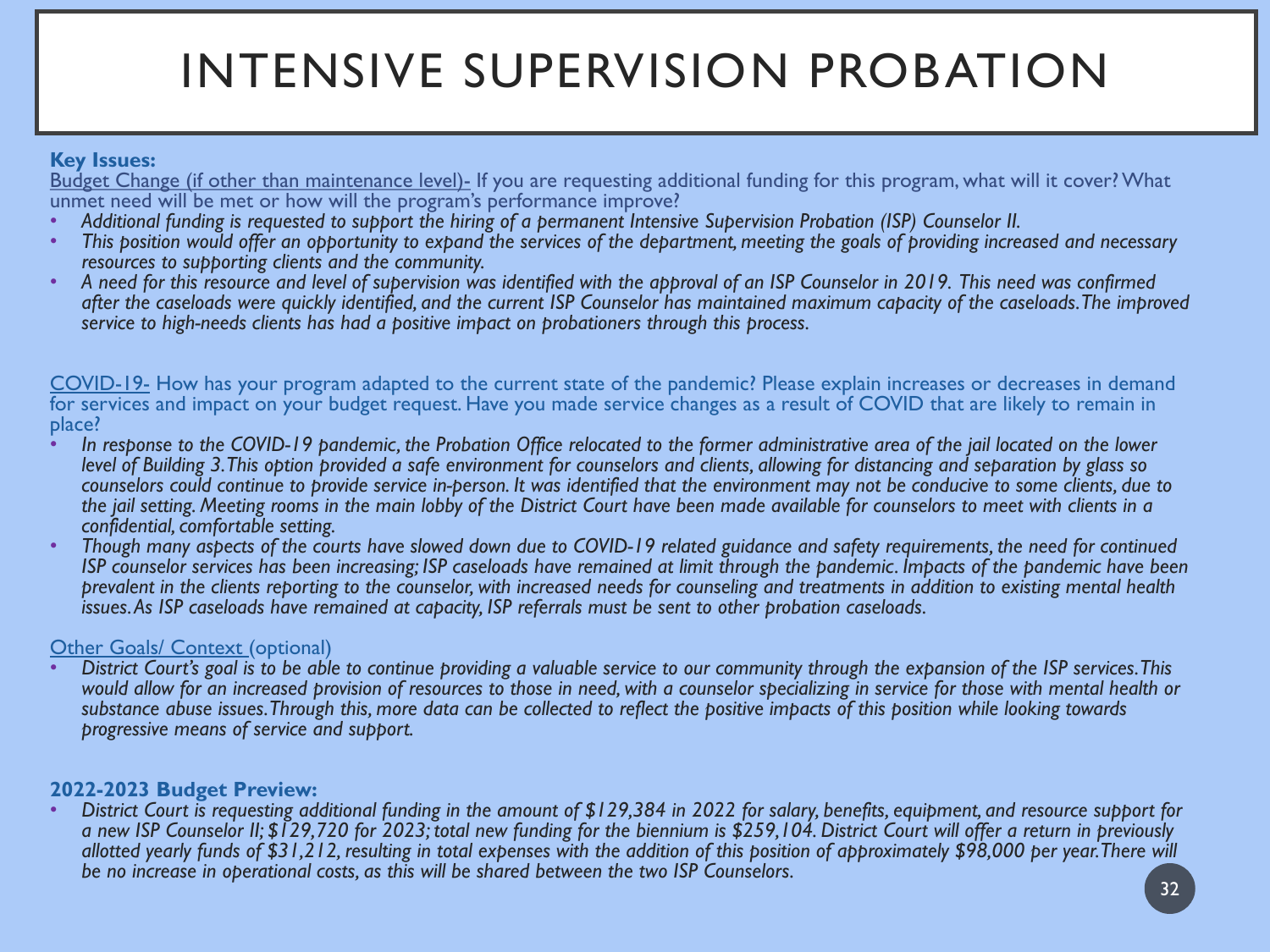# SUPERIOR COURT

- **•** Diversity, Equity & Inclusion
- **Proposed New Program: Safe Babies Court Community Coordinator**
- **DUI/ Drug Court**
- **Family Recovery Court**
- **Domestic Violence Case Coordinator**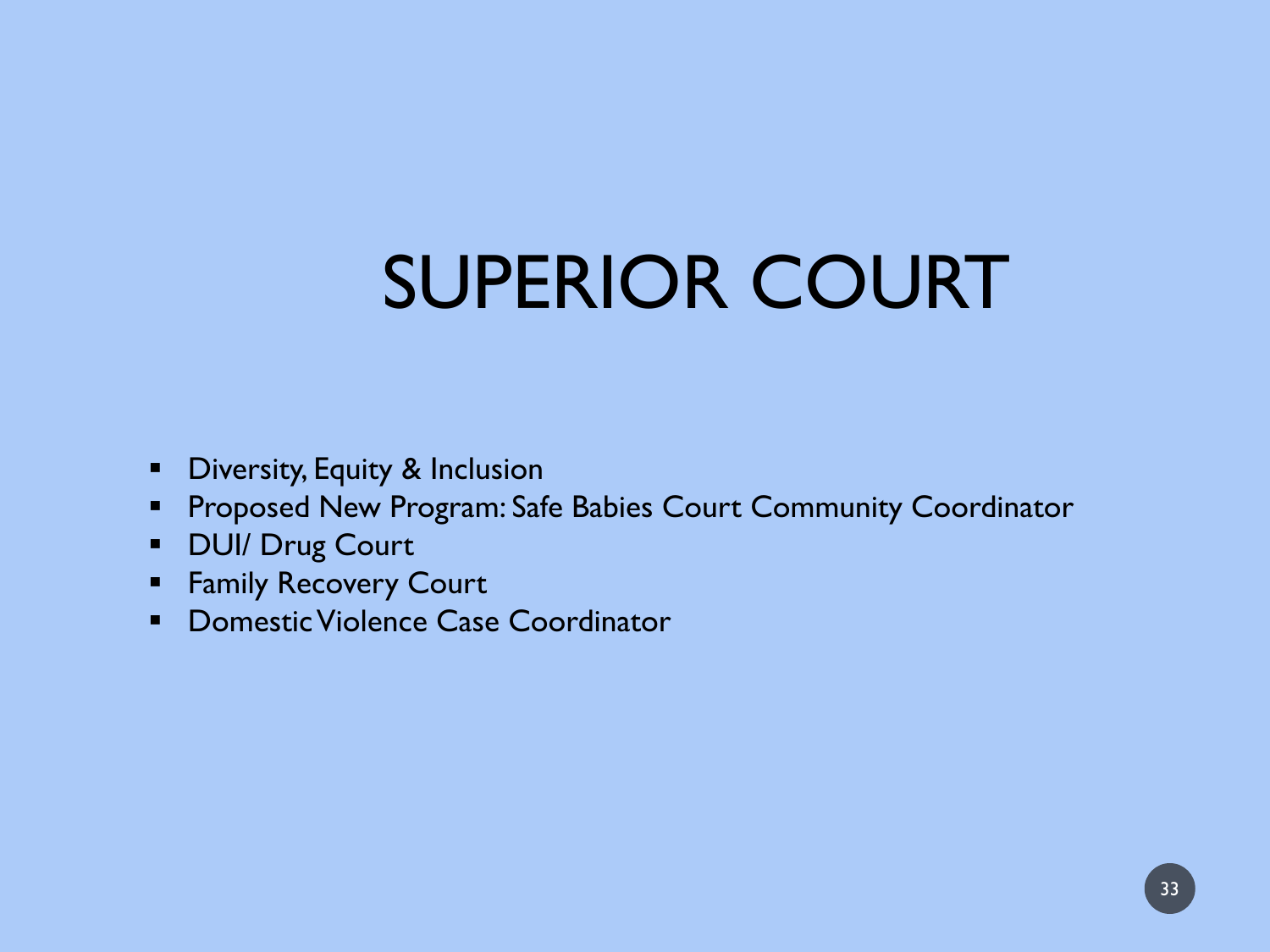DIVERSITY, EQUITY AND INCLUSION (DEI)

With respect to DEI, what has your program/ office/ department accomplished since last year? What is planned for the next year? Anything you are excited about or proud of? What are the main barriers to this work?

Thurston County Superior Court continues to seek training opportunities and education that support individuals to meet them where they are and to provide the best service while ensuring that our programs are inclusive.

Additionally, the Court continues to look for ways to ensure that our hiring practices and teams are diverse, equitable and inclusive.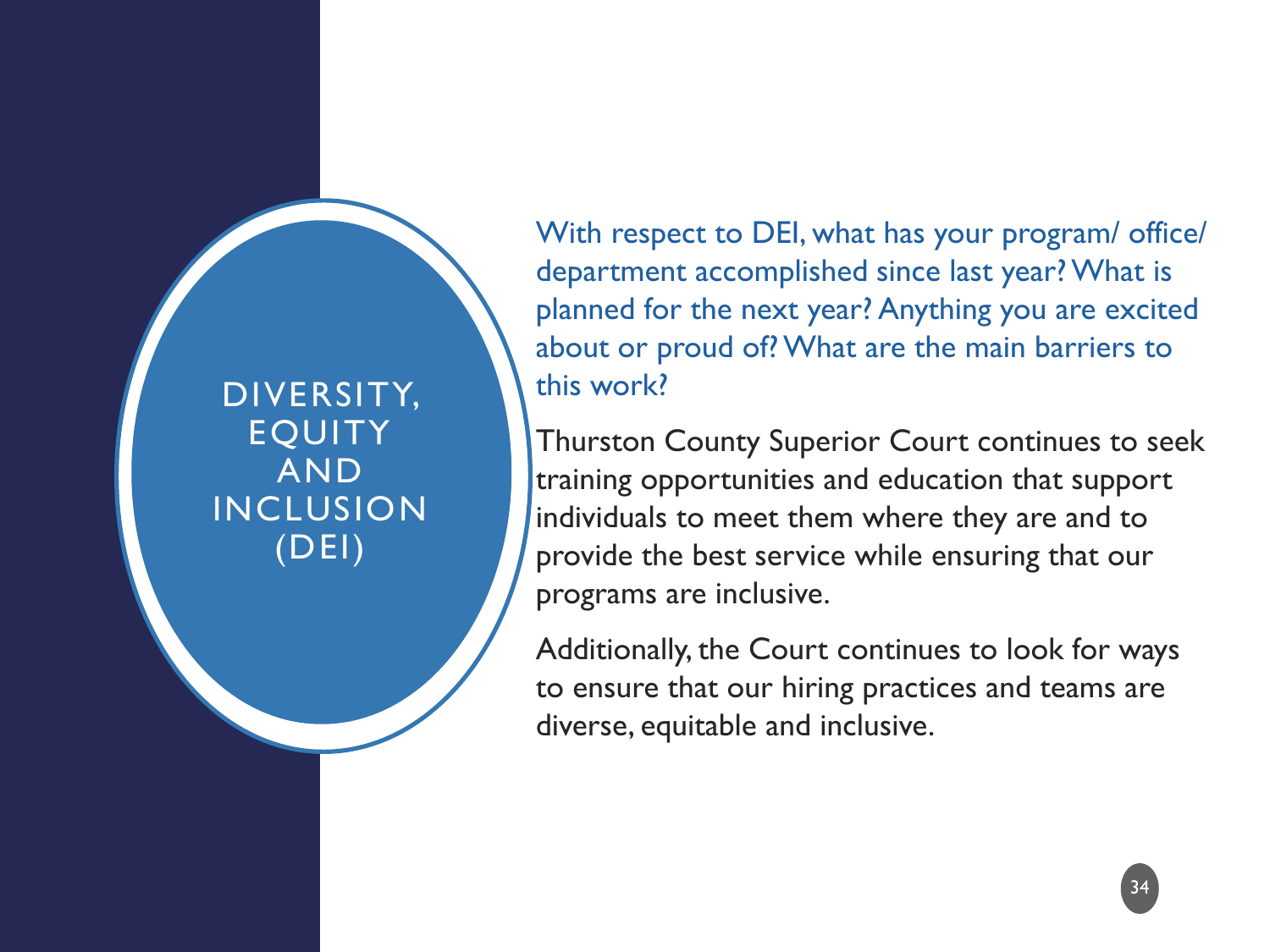### PROPOSED NEW PROGRAM: SAFE BABIES COURT



**Program Description:** The Safe Babies Court Team serves families with children between birth and age three who are under the court's jurisdiction due to allegations of abuse or neglect.

#### **Key Issues:**

Community Need- How does this proposal address an unmet need in the community? Please cite the 2021 TST opportunity analysis or other specific data on gaps. This child-centered approach transforms how courts, child welfare agencies, and community partners work collaboratively to ensure that babies and toddlers benefit from community supports, services, and connections critical to their well-being and development. The Thurston County Safe Babies Court works with some of the most vulnerable families in our community to support this healthy development and ensure timely placement of these young children into safe, permanent homes. By embracing families in a team approach and applying the science of early childhood development, this generation-changing approach can alter the entire life trajectory for these kiddos, prevent future court involvement, and ultimately result in happier, healthier communities

#### Evidence Base- What is the research or evidence base supporting this proposal? What defines success in this model?

During the first three years of a child's life their brain undergoes an explosive period of development. In fact, baby's brains produce more than a million neural connections every second. This rapid period of brain-building makes the relationships, experiences, and environment of a child during those years incredibly important in creating the roadmap for the rest of their lives. Infants and toddlers raised in environments that promote interpersonal connection, self-regulation, age-appropriate learning, and optimal brain development are more likely to grow up being better able to navigate throughout their lifespan.

#### COVID-19- How will COVID impact demand for this new program? In what ways has COVID influenced the program design?

*We anticipate an increase of eligible families due the stressors of the pandemic.*

#### **2022-2023 Budget Preview:**

The Safe Babies Court Coordinator is currently funded by the Zero to Three Safe Babies grant. The second year of this grant is set to expire on 9/30/22. We are requesting funding for 15 months (October 2022 through December 2023 for the continuation of this program should the grant not be extended. Approximate cost for salary and benefits: \$100,000.

35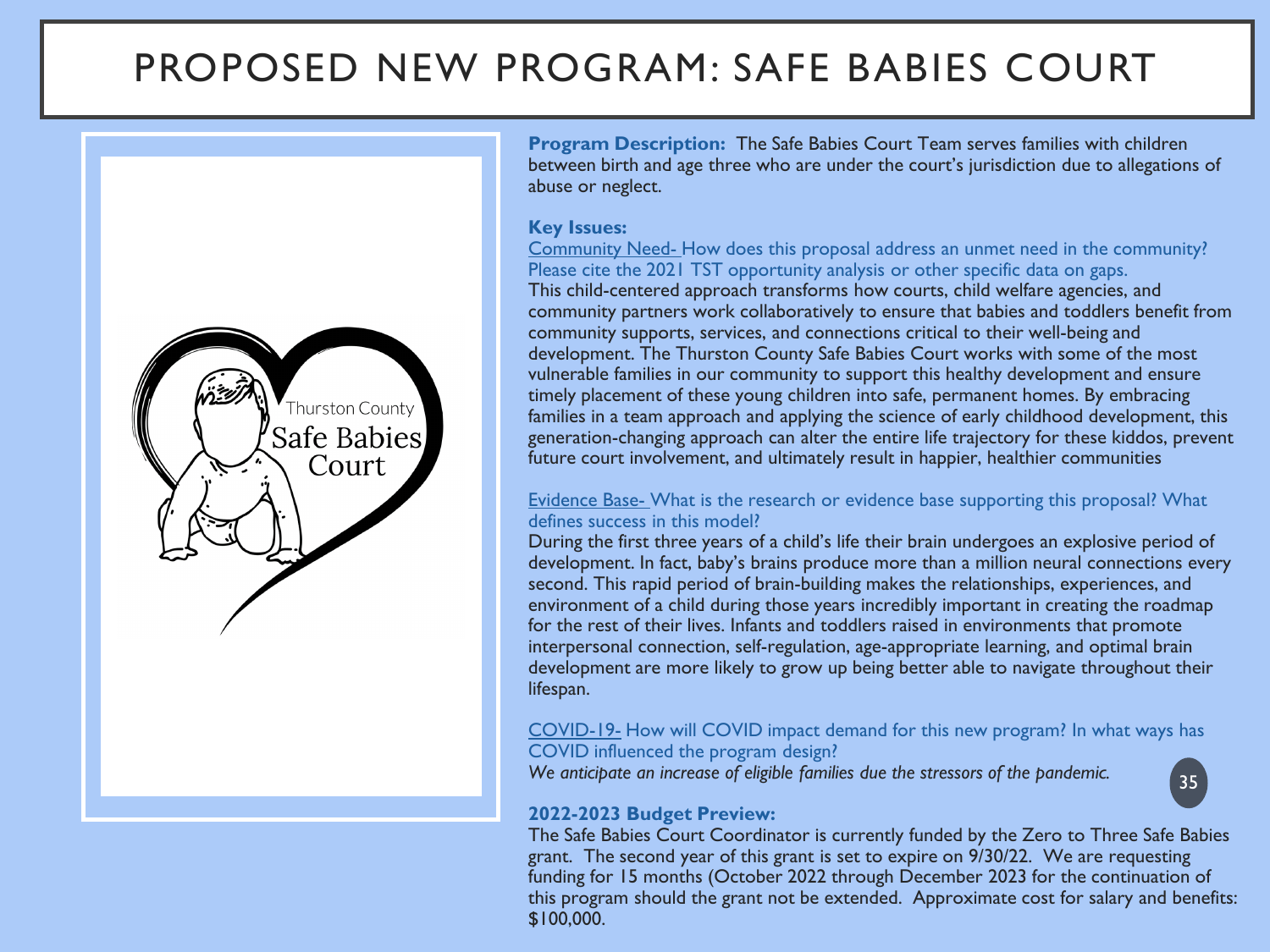# DUI/ DRUG COURT

Program Description: DUI/ Drug Court is a court-supervised, comprehensive treatment court program that is voluntary for non-violent adult felony offenders whose crime is related to or directly caused by substance use.

### **Historical Funding & Data:**

|      | <b>Budget</b> | <b>Actual</b> | Variance  | Number Served in<br>Year          | <b>Other</b>                                                    |
|------|---------------|---------------|-----------|-----------------------------------|-----------------------------------------------------------------|
| 2019 | \$582,847     | \$488,474     | \$94,373  | Drug Ct: 139<br><b>DUI Ct: 12</b> |                                                                 |
| 2020 | \$613,590     | \$490,231     | \$123,359 | Drug Ct: 120<br>DUI Ct: 7         |                                                                 |
| 2021 | \$542,811     | <b>NA</b>     | <b>NA</b> | <b>NA</b>                         | Reduced professional services in budget<br>due to underspending |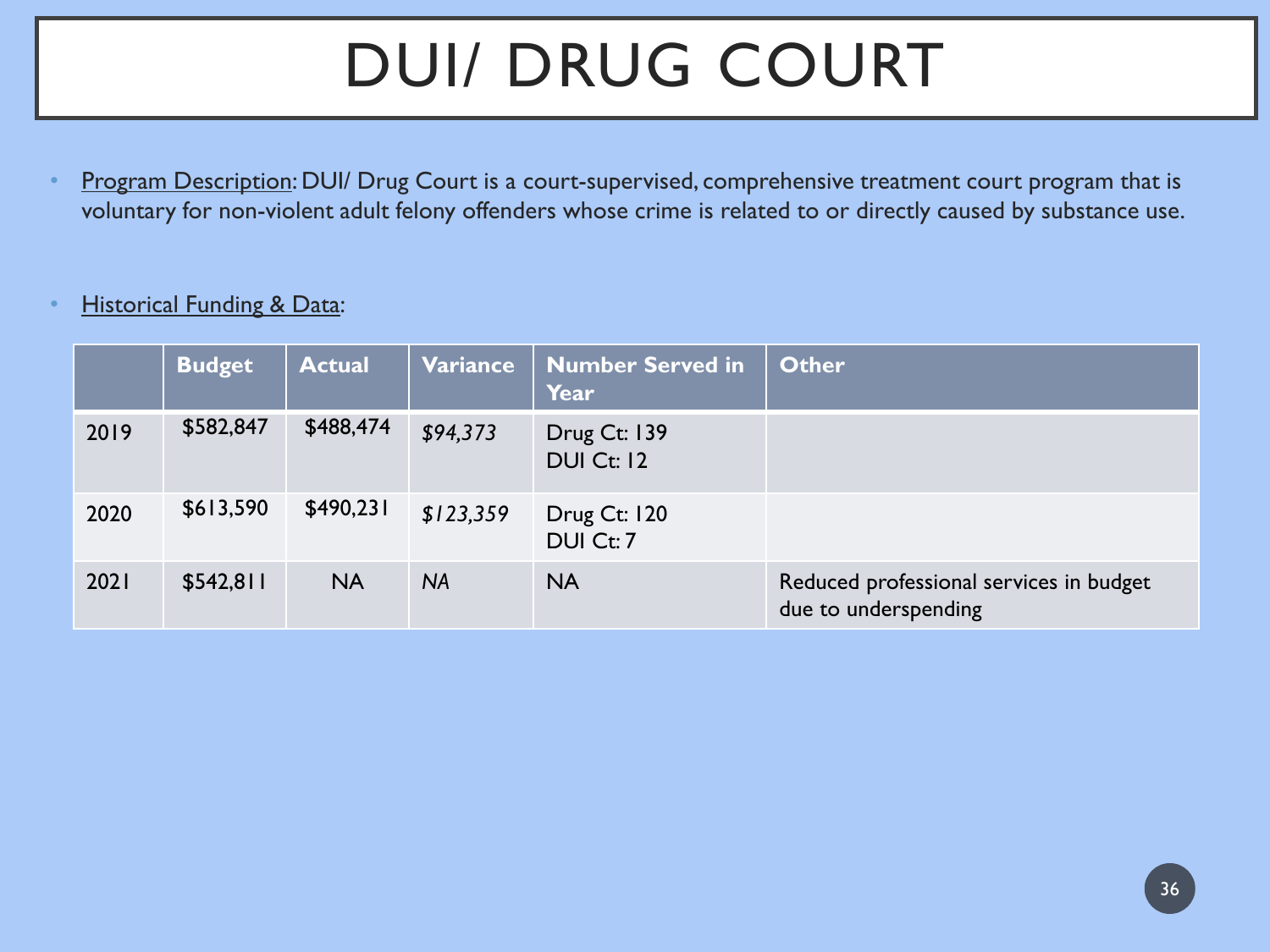# DUI/ DRUG COURT

#### **Key Issues:**

Budget Change (if other than maintenance level)- DUI/Drug Court Program is requesting maintenance level budget.

COVID-19- How has your program adapted to the current state of the pandemic? Please explain increases or decreases in demand for services and impact on your budget request. Have you made service changes as a result of COVID that are likely to remain in place?

- *The DUI/Drug Court program has continued operation throughout the pandemic. As a result, participants continued to graduate from the program (our most recent graduation rate was 85%), however entries into the program have taken a steep decline with only 17 participants entered in 2021 and a current census of 39. As a result of the falling census, the number of treatment, toxicology and other ancillary services has declined impacting utilization of all fund sources dedicated to funding those services.*
- *Changes to the DUI/Drug Court over the last year include a mix of virtual and in-person SUD treatment services, virtual court hearings transitioning to multiple smaller in-person hearings with limited number of participants. Virtual recovery support services and recovery support meetings. Other changes included the on-boarding of new a case management system, Connexis Cloud. This system has allowed for real time data reporting and communication between DUI/Drug Court team members and participants. This system has also allowed for remote supervision when participants have had to quarantine or were not otherwise able to report to the building.*

#### **Other Goals/ Context (optional)**

• *Work to rebuild the program census , work with other Superior Court therapeutic programs to coordinate treatment and recovery support services.* 

**2022-2023 Budget Preview:** Requesting maintenance level funding for this program, no additional requests**.**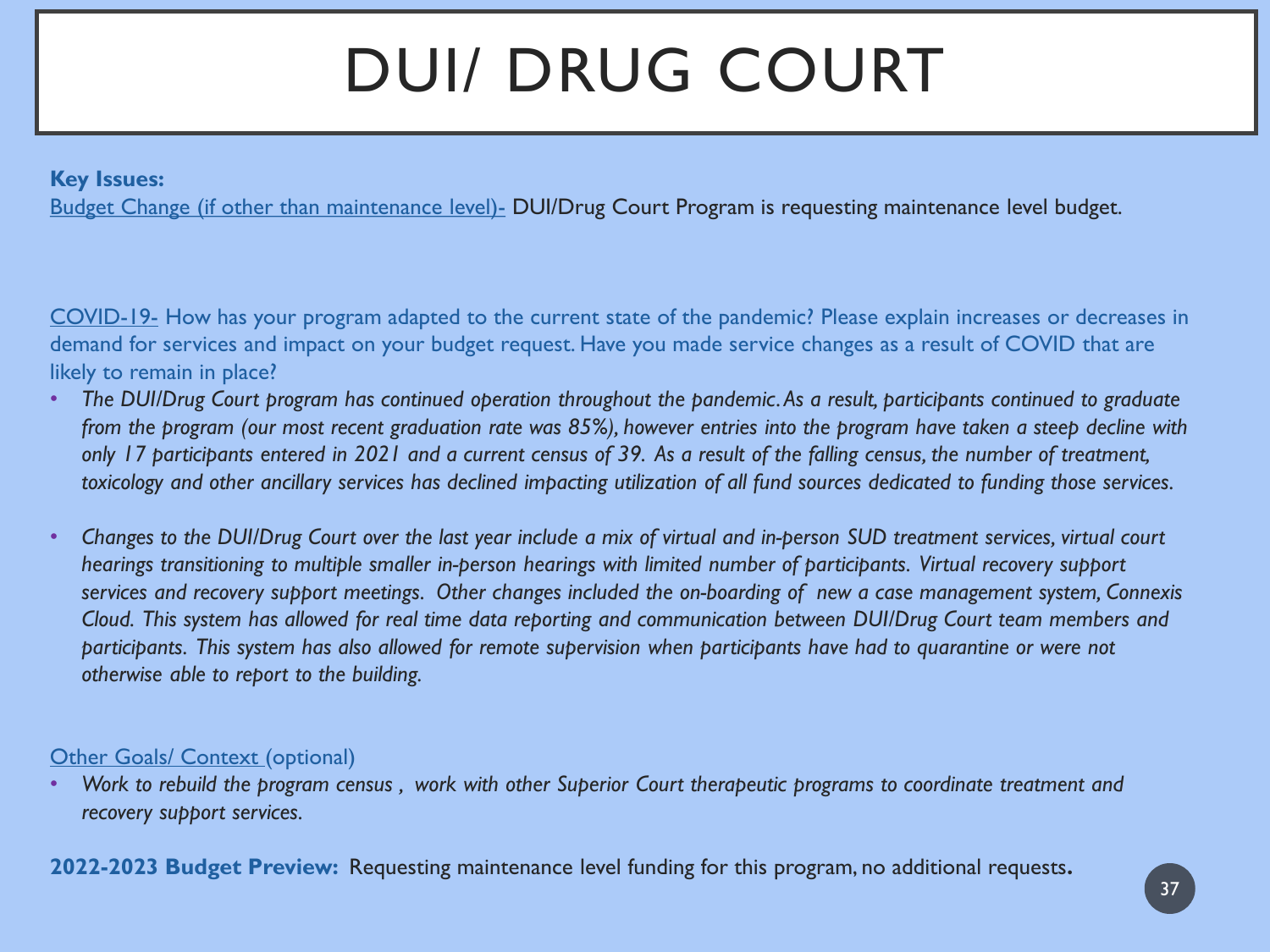# FAMILY RECOVERY COURT

Program Description: FRC is a problem- solving court program for parents with a substance use disorder whose children are in the dependency system due to a substantiated child abuse or neglect investigation.

### **Historical Funding & Data:**

|      | <b>Budget</b> | <b>Actual</b> | Variance  | <b>Number Served in</b><br>Year | <b>Other</b>                                                                                                          |
|------|---------------|---------------|-----------|---------------------------------|-----------------------------------------------------------------------------------------------------------------------|
| 2019 | \$196,300     | \$155,401     | \$40,899  | 23                              |                                                                                                                       |
| 2020 | \$202,857     | \$161,957     | \$40,900  | 21                              |                                                                                                                       |
| 2021 | \$212,392     | <b>NA</b>     | <b>NA</b> | <b>NA</b>                       | Reduced professional services in budget due<br>to underspending; also added funding for<br>HeartStrides participation |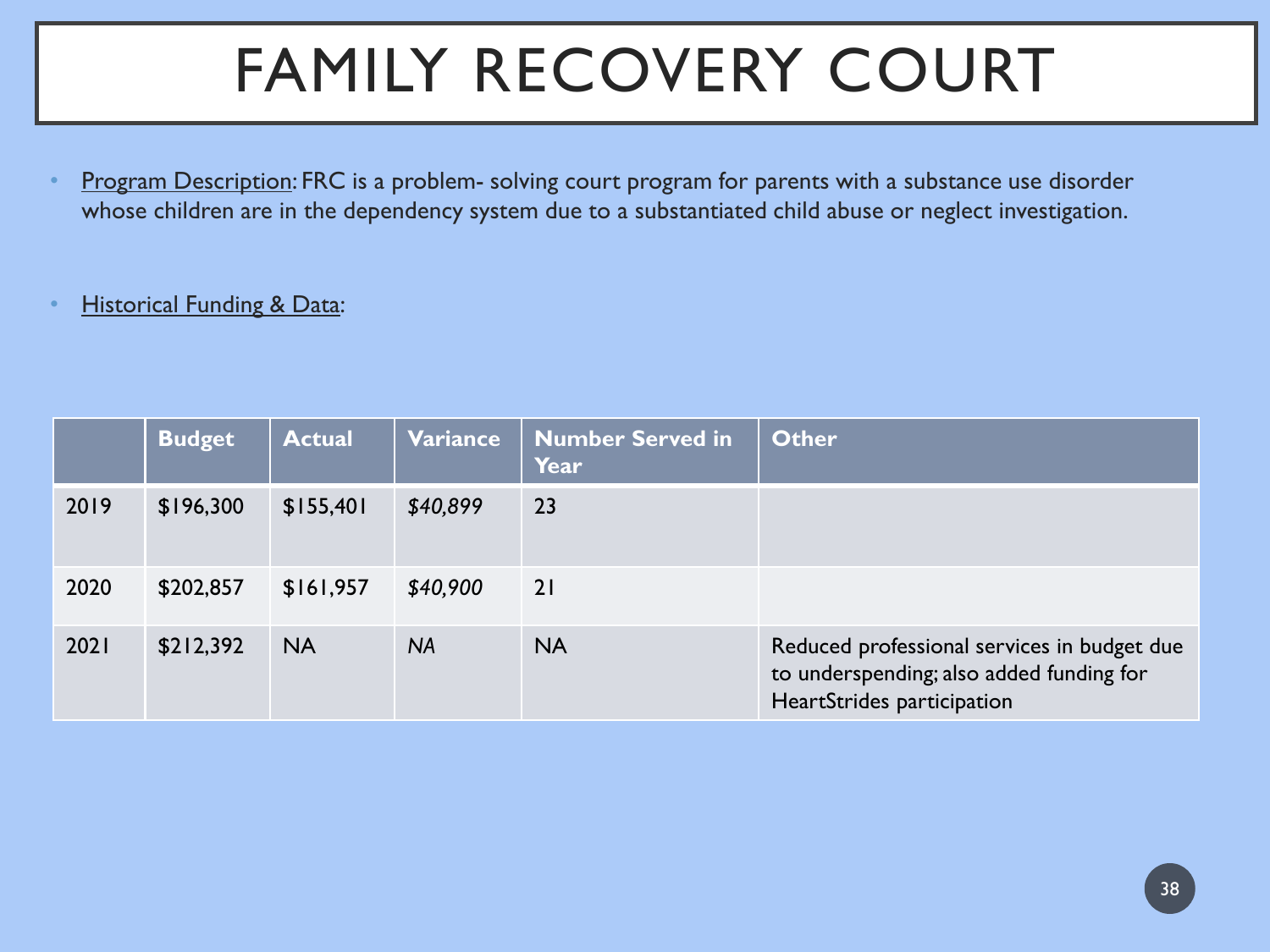# FAMILY RECOVERY COURT

#### **Key Issues:**

Budget Change (if other than maintenance level)- If you are requesting additional funding for this program, what will it cover? What unmet need will be met or how will the program's performance improve?

• *The Family Recovery Court Program is requesting maintenance level budget plus addition of new FTE in 2023 (see below).*

COVID-19- How has your program adapted to the current state of the pandemic? Please explain increases or decreases in demand for services and impact on your budget request. Have you made service changes as a result of COVID that are likely to remain in place?

- *•FRC was prepared at the onset of COVID-19 to implement alternative procedures to maintain program operations. The following are specific* 
	- *mechanisms FRC implemented during COVID-19 Utilizing the sober support social media platform, "In The Rooms", FRC created a private group where participants completed weekly activities relating to stress management, mental health and parenting skills. This platform also allowed access to online sober support meetings, peer support, and crisis intervention. While this remains a useful tool for participants it is no longer required as many meetings and SUD service providers have*
	- resumed in person groups.<br>During the height of the pandemic court hearings and most treatment services (including EMDR) were conducted via Zoom. Since June 29, 2021,<br>FRC has returned to in person hearings for participants
	- Processes for referrals, intakes, level applications, and other participant reporting were conducted via phone, email and post mail much of remains *the same however, intakes and orientation have resumed being conducted in person.*
- *COVID-19 has not significantly impacted program costs however it has highlighted the need for more streamline SUD services and increased the demand for program services. The rising rates of substance use, domestic violence, child abuse, homelessness, and poverty connected to the circumstances of COVID-19 has increased the number of families entering the child welfare system. With the return to in person learning in the fall of 2021 this number is anticipated to rise due to the ability for increased reporting. Due to the latest reporting period for 2020/2021 on the Inside Courts Interactive Dependency Timeliness Reports Thurston County shows 94/95% of children removed from care were due to abuse or neglect caused by alcohol and substance abuse.*

Other Goals/ Context (optional) • *•The court is planning to implement a structural change in the way it offers substance use disorder treatment services to FRC participants to better align with the therapeutic courts best practice standards. FRC is preparing a Request for Proposal to the Thurston County substance use disorder (SUD) treatment provider community in solicitation of proposals for a single SUD treatment provider for services to FRC participants effective January, 2022. The structural change is based on the need of our participants to receive a comprehensive continuum of care, timely access to appropriate treatment that matches assessed needs and integrated treatment of co-occurring substance use and mental health disorders. This change will also provide our participants with timely medication-assisted treatment guidance, in house alcohol/drug testing, family-centered, gender/culturally responsive, evidenced based manualized treatment as well as standardized treatment provider qualifications. Additionally, this change will increase participant comradery, provide a greater ability for consistency in staffing and decrease confusion in regard to participants navigating the process of receiving SUD services.*

**2022-2023 Budget Preview:** *Requesting maintenance level funding with the addition of a FRC/Safe Babies Court Program Manager in 2023. This manager would assist us in providing a continuity of program oversight and improve program efficiency, alignment with best practices and assist in support*  with the increase census due to the rise in the number of families entering the child welfare system as a result of the circumstances associated with the *COVID-19 pandemic. Approximate cost: \$105,000, salary and benefits.*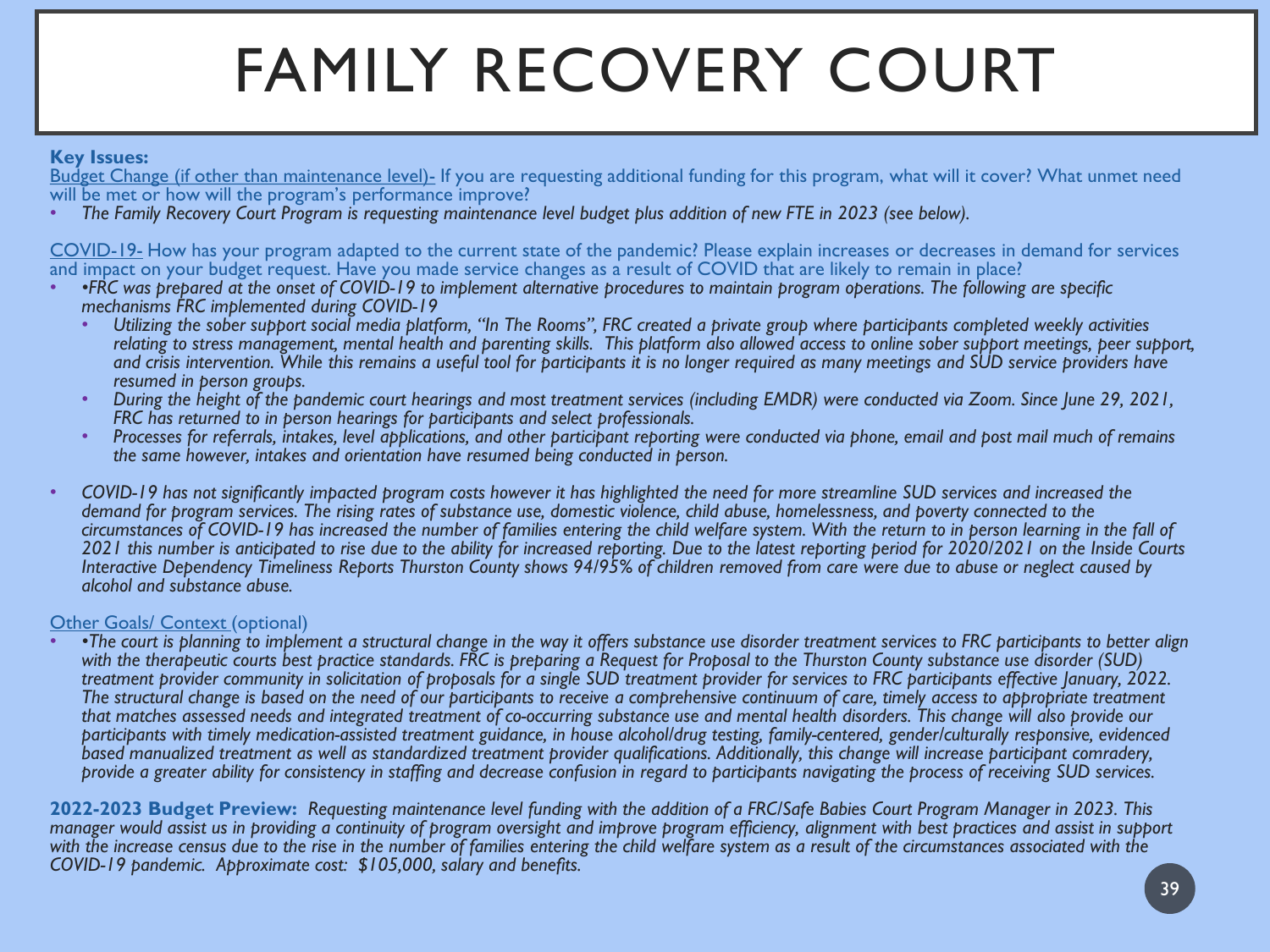# DOMESTIC VIOLENCE CASE COORDINATOR

- Program Description: The DV Case Coordinator provides monitoring, case coordination, and referrals in domestic violence cases. The DV Case Coordinator monitors compliance with court-ordered domestic violence treatment, including ensuring that individuals are assessed for and connected to mental health and substance use treatment and services.
- **Historical Funding & Data:**

|      | <b>Budget</b> | <b>Actual</b> | Variance    | <b>Number Served in</b><br>Year | <b>Other</b> |
|------|---------------|---------------|-------------|---------------------------------|--------------|
| 2019 | \$51,039      | \$48,085      | \$2,955     | 41                              |              |
| 2020 | \$54,246      | \$57,471      | $-$ \$3,225 | 51                              |              |
| 2021 | \$61,927      | <b>NA</b>     | <b>NA</b>   | <b>NA</b>                       |              |